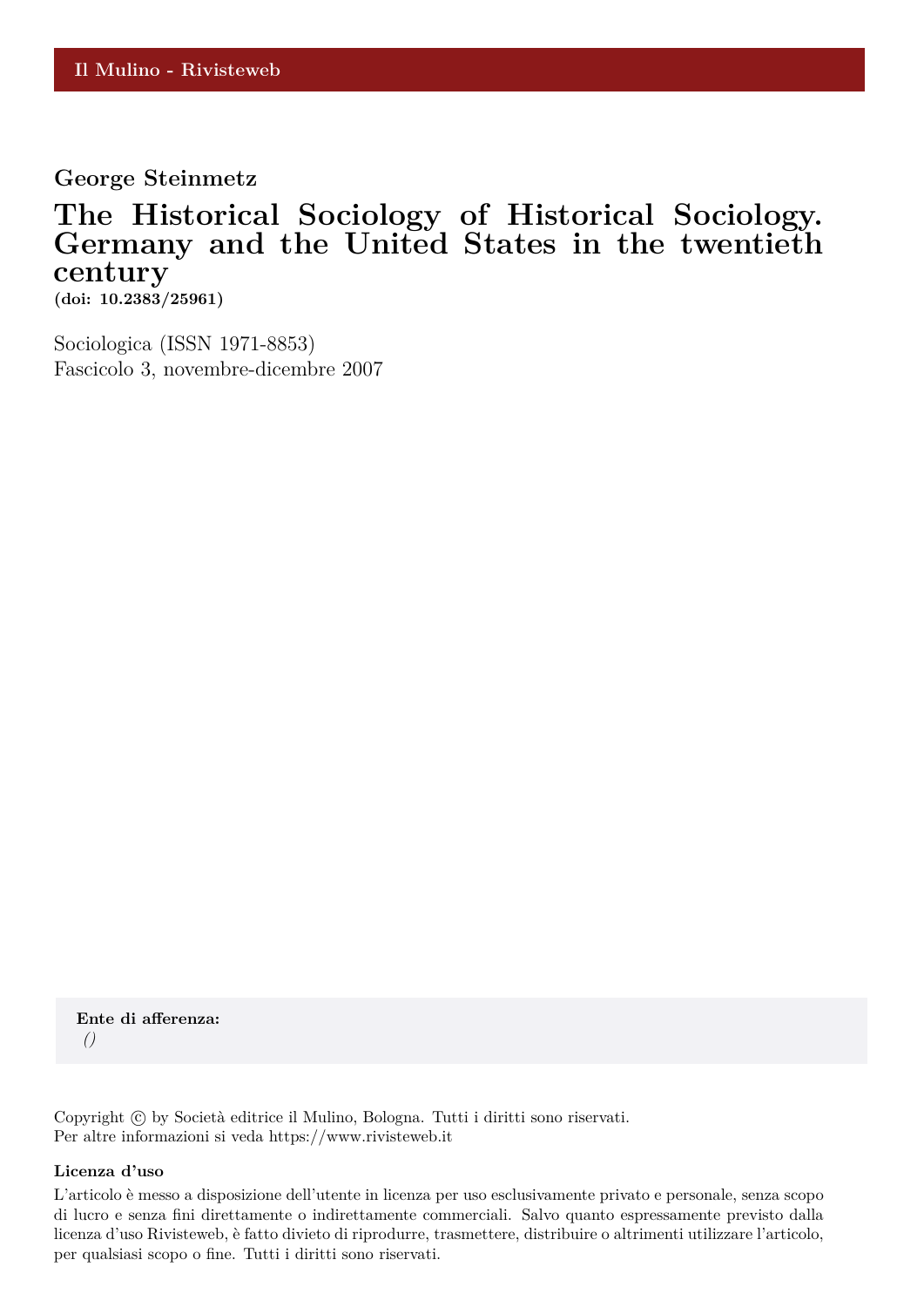# **The Historical Sociology of Historical Sociology**

# Germany and the United States in the Twentieth Century

# *by* George Steinmetz

doi: 10.2383/25961

There has been much discussion in recent years of sociology's "historical turn" [Morawska 1989; Smith 1991; Mikl-Horke 1994]. There has been less attention, however, to the reasons for the historical turn in sociology, or for its unequal development in different parts of the world. Indeed, most of the literature has focused on the United States [Skocpol 1984; Adams, Clemens, and Orloff 2005], and to a lesser extent on Great Britain.

This article examines the reasons for the shifting fortunes of historical sociology and for the various forms it has taken. To understand the ebb and flow of historical interest among sociologists it is necessary to pay attention to *extra-scientific* changes such as macrosocial crisis and stabilization, as well as *intra-scientific* processes such as the varying relations between history and sociology in different periods and countries and the internal hierarchies within each disciplinary field. Analysis of an international disciplinary field needs to examine patterns of domination and resistance both within fields and cross-nationally (especially the global "Americanization" of postwar social science) as well as national peculiarities and the specific channels of the international circulation of ideas and social scientists, such as the difference between forced emigration and free academic exchange [Bourdieu 1991; Heilbron 2001; 2004].

In the first section of this paper I will define my object, historical sociology. In the second section I will present a theoretical and methodological approach to the sociology of sociology that combines a Bourdieusian theory of academic fields with an analysis of the effect of sociohistorical contexts on intellectual production. In the last section I will turn to the interconnected cases of German and American sociology during the twentieth century.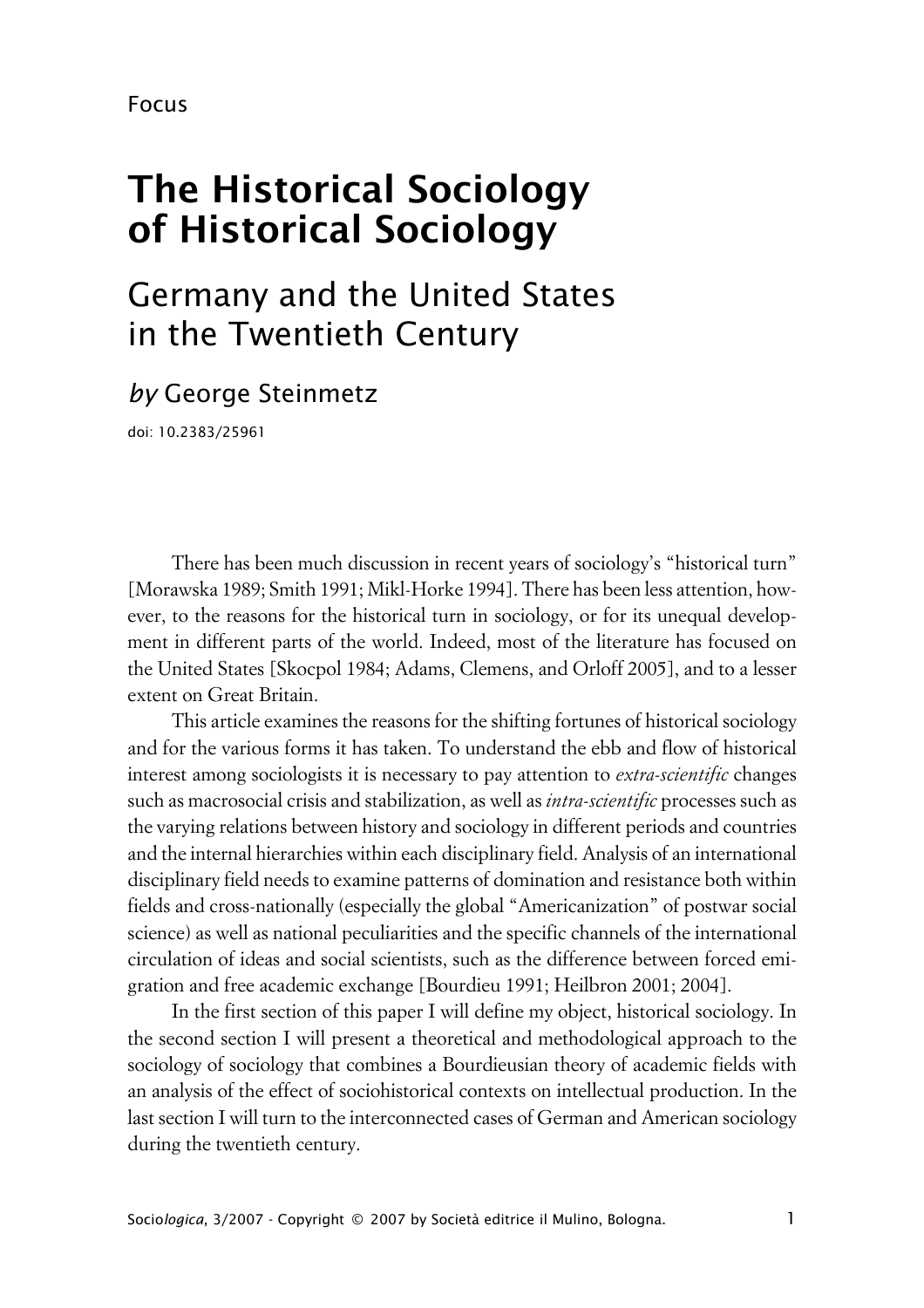My "sample" focuses on people who had an academic appointment that was located at least partially in a sociology department. Sociology did exist as a field even in Weimar Germany, and the most important criterion for inclusion in a field is recognition by other participants as belonging to it. The professionalization of German sociology that was initiated by Max Weber in 1909 with the founding of the German Sociological Association meant that people whose work seemed sociological but were outside of the system of universities and academic research institutes tended not to be included in the field (with the paradoxical exception of Weber himself, who resigned from his university post in 1903 and did not begin teaching again until shortly before his death in 1920).

We can quickly outline the main features of the German and American sociological fields and the status of historical research within them. Sociology existed as a name for a certain kind of scholarship in the nineteenth century both in Germany and the US [Maus 1962]. The German Sociological Association was founded in 1909, but there were no university chairs for sociology in Germany until the 1920s, in contrast to the US, where they had existed since the 1890s [Käsler 2002]. By 1933 there were about three dozen chairs for sociology in Germany, many of them joint with economics, but many purely within sociology. There were at least 100 sociology teachers at all levels in German universities and technical universities [von Ferber 1956: 198].

Historical sociology became widespread as a practice during the Weimar Republic, especially after 1925 [Kruse 1994a; 1999a]. It was concentrated above all at the universities at Heidelberg [Blomert 1999], Frankfurt [Steinert 1990], and Leipzig [Üner 2004]. Contemporaries referred to it as *historische Soziologie* or *Geschichts-Soziologie* and saw it as one of the two main poles within Weimar-era sociology [Aron 1935]. Most of the German historical sociologists were forced into exile after 1933, and most ended up in the United States, although a few remained in Nazi Germany.

Some of the exiles returned to Germany after 1945, but historical sociology was unable to regain its earlier centrality. By the 1950s the main "schools" in (west) German sociology were formal theory, whose figurehead was once again Leopold von Wiese, and empirical, quantitative research on contemporary problems, which was concentrated at Münster and Cologne Universities and at the *Sozialforschungstelle Dortmund* [Weyer 1984; Schelsky 1959, ch. 3]. Frankfurt School critical theory was a third, dominated pole beginning in the 1950s, but Horkheimer and Adorno returned to Germany too late to shape the postwar reconstitution of the field, were ambivalent about historical sociology, and were limited in their impact by the vigorous anti-Marxism of the period. Historical sociology seemed to have disappeared altogether or to have migrated into other disciplines such as political science and, somewhat later, social history [Steinert 1990, 32]. Most of the Nazi quantitative sociologists were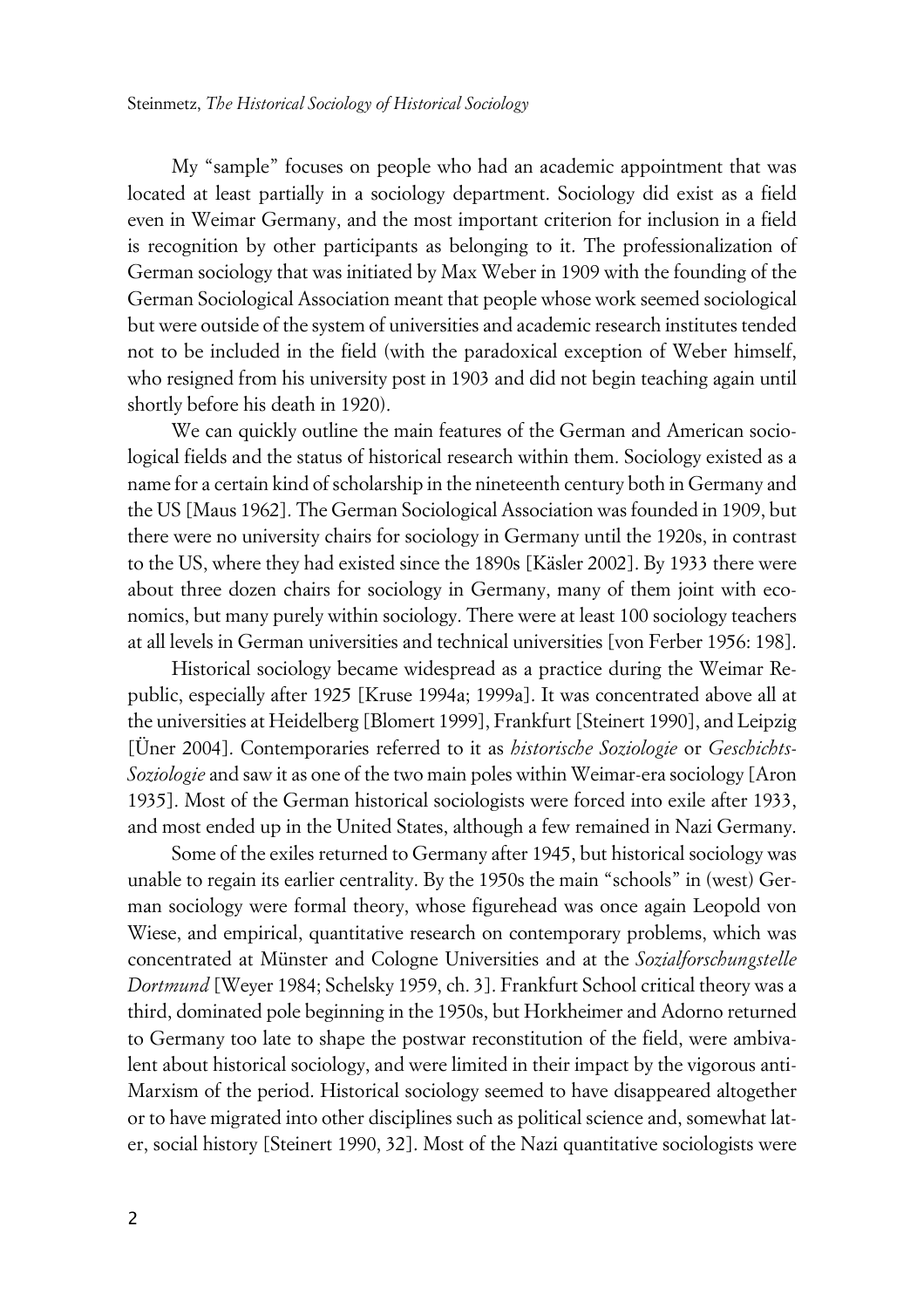able to keep teaching after 1945 or to work in empirical research institutes [Klingemann 1996; Gutberger 1996, 467-473]. A new generation of quantitative German sociologists, born between 1926 and 1930, received training in the US and described themselves as "young Turks" [Scheuch 1990, 42]. These disciplinary "modernizers" claimed to be replacing the old-fashioned traditions of "German sociology" with a more internationalized (i.e., Americanized) variant of sociology "in the Federal Republic of Germany" (*ibidem*).

Nowadays, one reads, historical sociology "does not exist" in Germany [Bock 1994: 184]. Of course this is exaggerated: there is a distinguished though short list of postwar German historical sociologists, starting with Jürgen Habermas. Some of the best historical sociology is focused precisely on the problem of the disappearance of historical sociology [Kruse 1999a]. But the phrase "historical sociology" (*historische Soziologie*) in Germany has become largely synonymous with work carried out in the English-speaking world [Spohn 1996]. The German Sociological Association, in contrast to the American one, does not have a section for historical sociology. Ongoing programs of historical sociology in Germany exist mainly among historians, under the rubrics of *historische Sozialforschung* or *historische Sozialwissenschaft*.

In contrast to Germany, genuinely historical sociology was almost nonexistent in the United States before the late 1970s. Elmer Barnes claimed in 1921 that sociological thinking had been completely dominated until 1900 by what he called "historical sociology," but he was referring to evolutionary "stages" approaches to history. Nonetheless Barnes [1921, 17, 48] noted that even these evolutionary approaches had been "eclipsed by psychological, biological, and statistical sociology" due to the growth of state activity in this period "(...) and the greater pecuniary advantages of specialization in applied or practical sociology." Another exception, alongside Barnes, was Wisconsin sociologist Howard P. Becker, who criticized sociologists' "crippling neglect" of history and rejected the "dogma of rigid sequence in social evolution" [1934, 20, 22]. Barnes and Becker [1938, 760] wrote that the "sociologist should not approach his data with the intention of forcing them, willy-nilly, into a Procrustean bed of 'timeless' categories that are *a priori* generalizable." Preferable, they argued, were Weberian ideal types "constructed through knowledge of the noncomparable (...) particularities of human behavior in those epochs" [*ibidem*: 763; Becker 1934: 26]. They concluded that "American historical sociology" had "every prospect of a brilliant future" [Barnes and Becker 1938: 790]. The future may indeed have been brilliant, but it was necessary to wait another four decades for it to be realized. Becker and Barnes were among the lone advocates of historical sociology prior to the influx of Central European sociologists into the United States [Maus 1962: 158-159].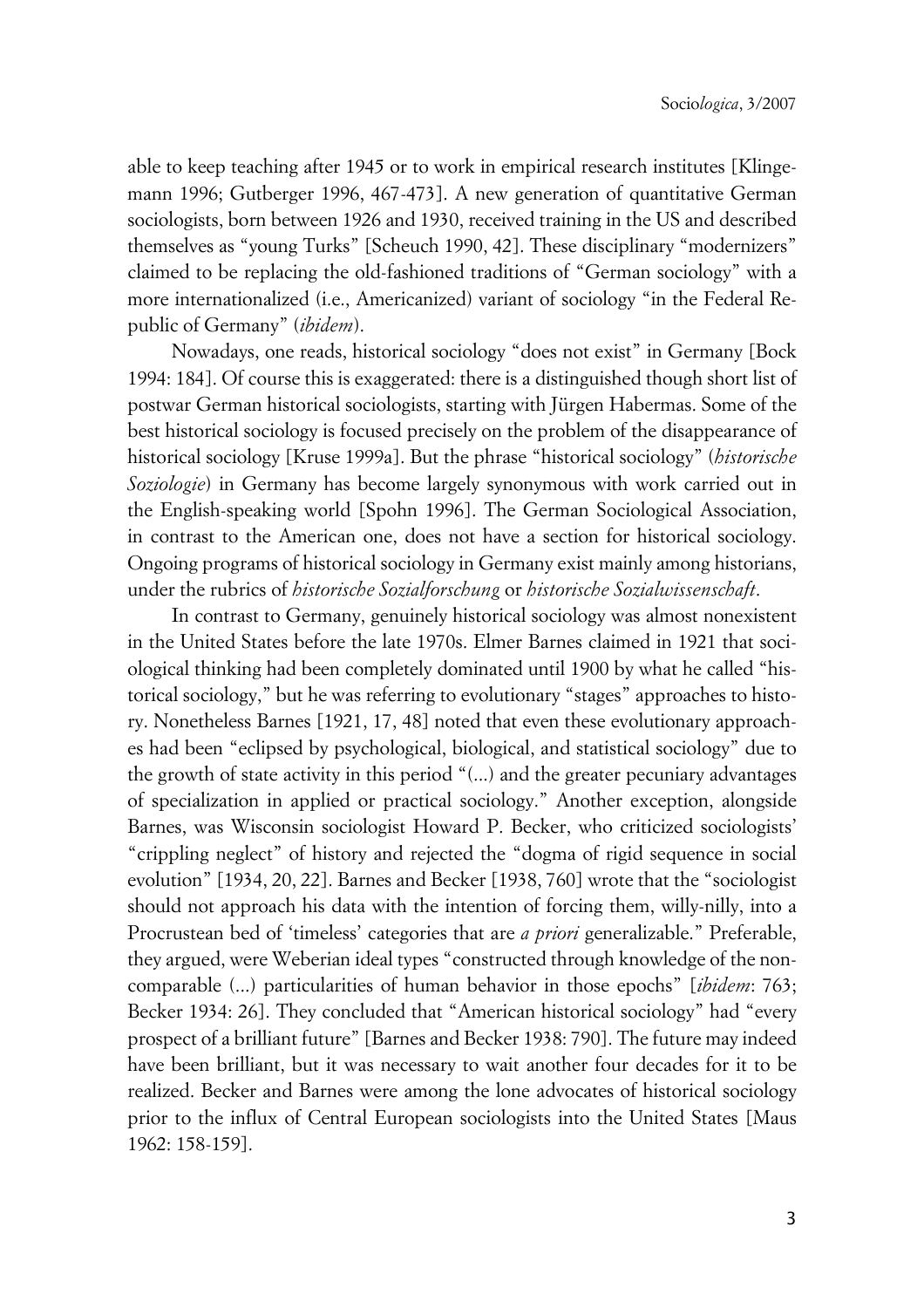American sociology in the 1930s and early 1940s was an unsettled field, divided into many camps [Steinmetz 2006]. The first main pole was a naturalistic, usually quantitative positivism, focused empirically on the present-day United States, and was led by Franklin Giddings until his death in 1931 and concentrated at Columbia University. A second tendency was the empirical "Chicago style" case study, which was often richly documented but was also presentist and US-centric. A third emerging camp was "high theory," led by the young Talcott Parsons.

After 1945, American academic sociology was completely reconfigured due to the influx of new sources of federal funding, new personnel from wartime government organizations, and Fordist patterns of societalization [Turner and Turner 1990; Steinmetz 2005]. But the immigrant historical sociologists largely failed to achieve "theoretical transference" [Sutherland 1974, 91] in the United States. As in postwar Germany, a few isolated sociologists (many of them German immigrants, such as Reinhart Bendix, Lewis Coser, and Guenter Roth) worked historically. But their research was overshadowed until the 1970s by other approaches. Historical sociologist Arnold Bergstraesser [1953, 231-232, 242], who moved back to Germany from his US exile in 1954, argued that there was a "greater openness in the United States for the essential (...) problematics of German sociology," namely, its "*geisteswissenschaftliche* traditions," but acknowledged that it was "difficult to predict how far this [American] acceptance" would reach.<sup>1</sup>

Historical sociology began to cohere as a sizable subfield in American sociology only after the 1970s. In many US universities today, historical sociology is a wellstructured field, or more accurately, an established subfield, with all of the attributes of a (sub)field: specific stakes and forms of symbolic capital, specific journals and awards, and a division between more autonomous and more heteronomous poles, that is, between a pole that is more dependent on the status criteria of the environing field of sociology and a pole that speaks more exclusively to other historical sociologists and to allies outside the discipline, especially in history. Historical sociology is one of a handful of subareas that are included in the rankings of sociology graduate programs by the *US News and World Report*. The creation of a coherent subfield seems to have protected historical sociology and transformed its internal dynamics, while at the same time inoculating the rest of the discipline against any criticism of "mainstream" sociology that it might have to offer.

The best way of framing the question in this essay is to ask when, where, and why sociologists have worked in historical ways, why this form of sociology has prospered

<sup>1</sup> On Berstraesser's early Nazi sympathies, partly Jewish heritage, and difficulties in the United States, see Oberndörfer [2006], Klingemann [1986: 123-137], and Krohn [1986].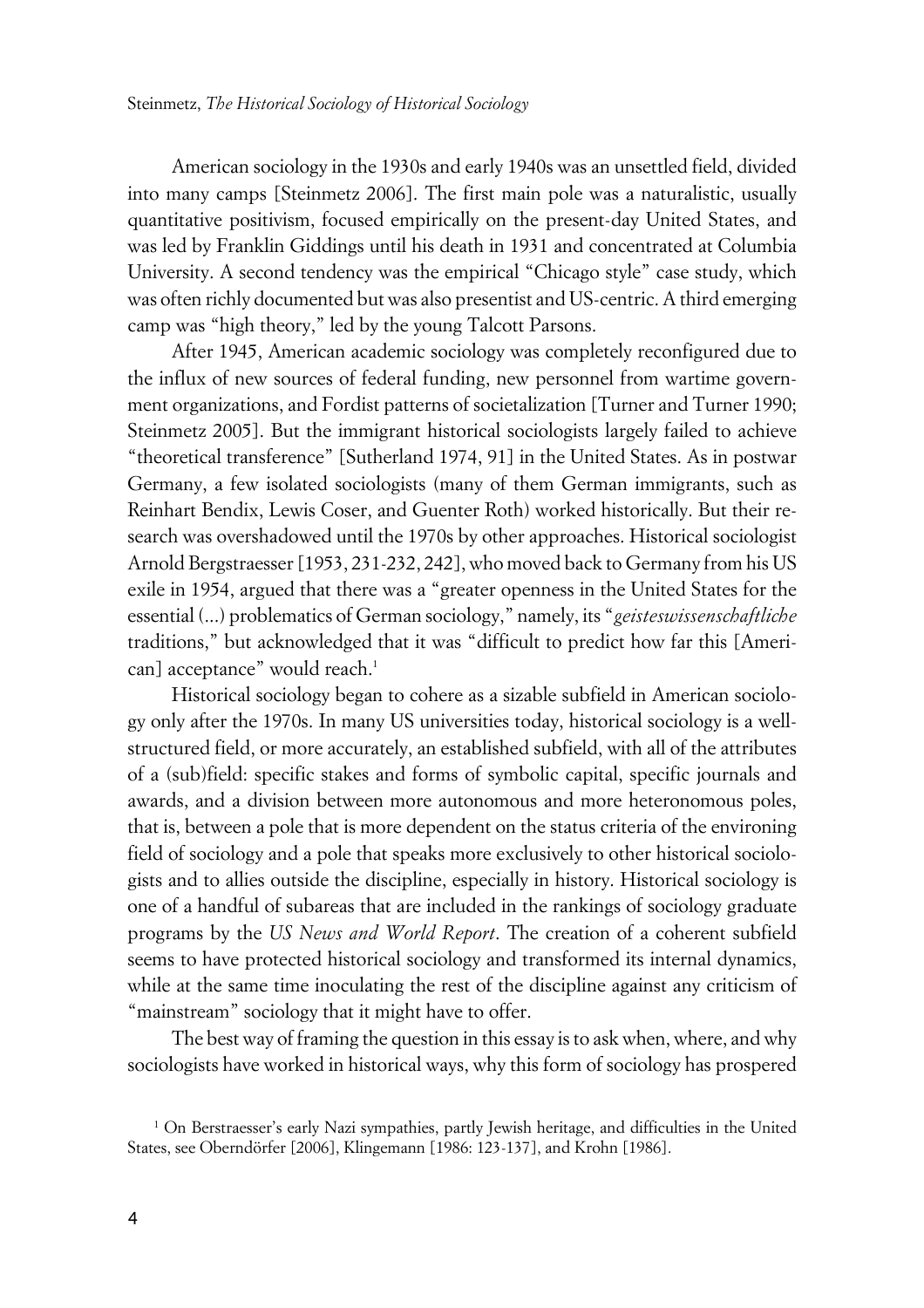in some periods and withered in others, and why it occasionally becomes a leading contender for dominating the sociological field (Germany before 1933) while at other times it becomes a sequestered subfield (the United States since around 1980). And why has the main location of historical sociology in the twentieth century shifted from Germany to the United States?<sup>2</sup>

# **xDefining Historical Sociology**

How can we define historical sociology? Most would agree that historical sociology involves making theoretical sense of the past. Evolutionary theories from Comte to Spencer, on to postwar modernization approaches, are rarely included under this rubric nowadays, even though they were concerned with macro-historical change and were sometimes referred to as "historical sociology" at the time [e.g. Barnes 1948]. More recently historical sociologists have tended to reject teleological and evolutionary accounts of change.

Historical sociologists argue that history and sociology are both concerned with human social practice in its capacity for willed or unintentional change – its capacity for producing events, writ large, revolutionary ruptures in the existing socio-symbolic order. Sociology and history are both interested in the equally paradoxical *reproduction* of social structures, that is, in the ways social structures are perpetuated such that they appear to be natural and unhistorical. By describing the radical incommensurability of past societies, historians *denaturalize* the present. Similarly, sociologists' "genesis explanations" reveal the arbitrariness of contemporary social forms and hierarchies [Bourdieu 1998].

Opinions diverge sharply, however, once we try to specify methods and epistemologies. On the one hand are those who explain history in terms of "general laws" [Hempel 1965]. Sometimes this takes the form of a single theory based on a unified mechanism or process, such as the dialectic between forces and relations of production in Marxism, natural selection in sociobiology, or rational choice [Kiser and Hechter 1991]. Since the mid-twentieth century, social science positivism has been amended to allow for *probabilistic* and *multivariate* explanations [Reichenbach 1951], which permit non-quantitative historical sociologists to emulate the research protocols of statistical analysis [e.g. Orloff and Skocpol 1984].

<sup>2</sup> In a future article I will examine the anomalous case of French sociology, where the label "historical sociology" has not been used, but where a vigorous program of archivally-based historical research by sociologists, many of them associated with or influenced by Pierre Bourdieu, has emerged in recent decades.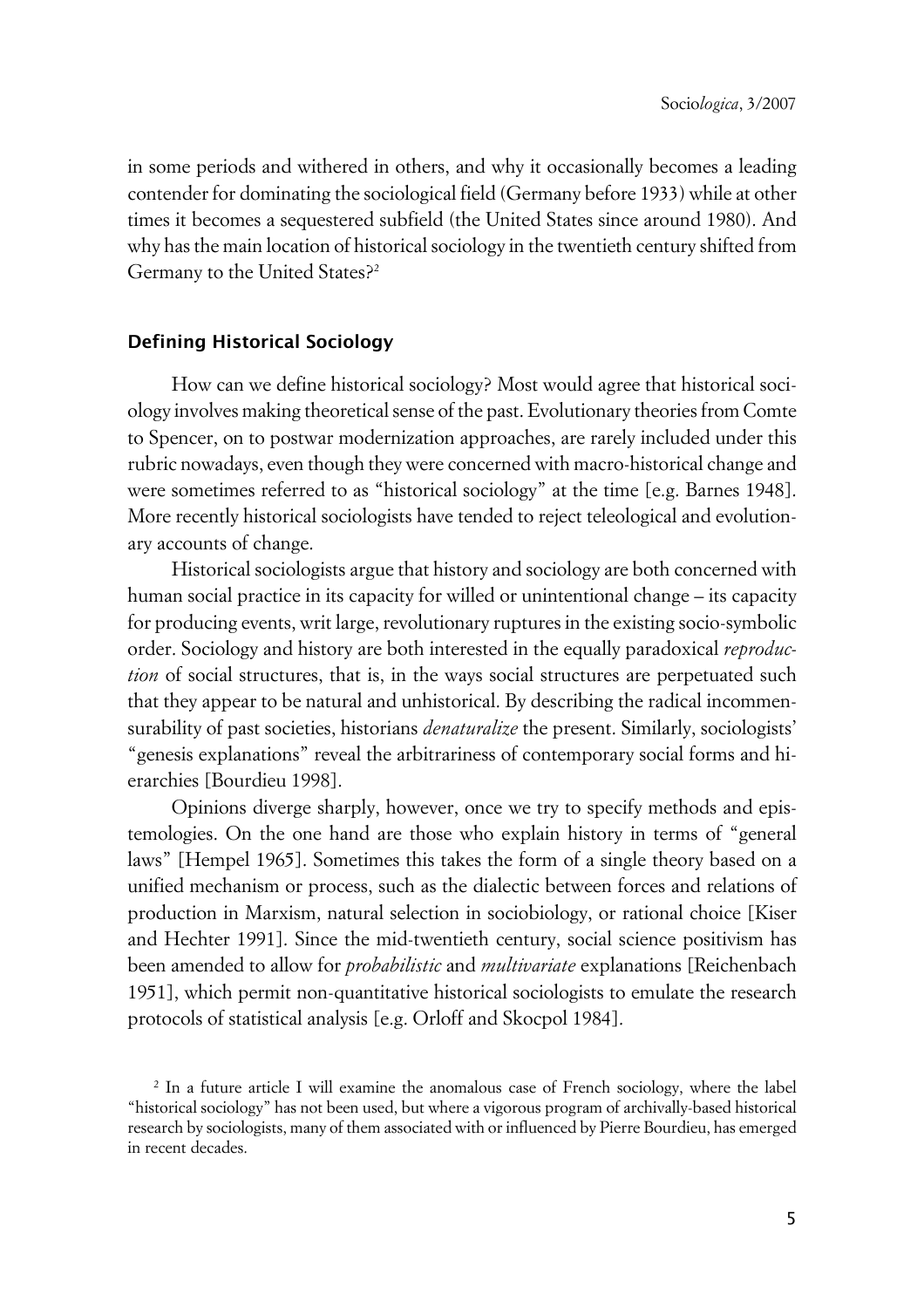At the opposite pole from these diverse positivisms are the heirs of nineteenth century historicism, who hold that sociology is closer to the historical sciences of culture, the *Geisteswissenschaften*, than to the natural sciences. The neo-historicists of the Weimar period drew on Max Weber's methodological writings, which were indebted to the efforts of Dilthey [1988], Windelband [1980], and Rickert [1913]. These "neo-historicist" sociologists believed there were fundamental ontological differences between the objects of the human and the natural sciences, insofar as the former are historically and contextually changing and unique and co-constituted by meaning [Freyer 1926; see also von Below 1926]. According to Karl Mannheim [1934, 14, 20], German sociology was characterized by "the awareness that every social fact is a function of the time and place in which it occurs" and that sociology is also a "discipline of the *inner* understanding." Alfred Weber, who was not anxious about disciplinary boundaries (and whom Parsons after 1945 said was not a sociologist at all), defended throughout his life a "historical sociological" approach and what he called *Geschichtssoziologie* ["History-Sociology"; e.g. Weber 1927; 1951; see Eckert 1970, 16-18; Demm 1999].

Volker Kruse, building on the work of the Weimar historical sociologists, defines historical sociology as work that combines "theoretical constructions with historical research," "addresses the great questions of its own era," and "is self-reflexive about the scientific process." Historical sociology understands social reality as "historically produced," as a "historical individual" or "complex macroindividual," in Max Weber's sense, an object that cannot be elided with a universal or transhistorical category [Kruse 2001, 106]. Historical events and practices cannot be explained by general laws or theories but are overdetermined by a *conjuncture* of different forces (or what will later be called mechanisms or *explanans*). The distinction between the natural sciences on the one hand, and the human, cultural, social, or "*Geistes*-" sciences on the other hand means that the latter necessarily has an *interpretive* and therefore historical dimension.

Every definition proposed is also a position taken in a field of forces. In a future article it will be necessary to examine the ways in which contending definitions of historical sociology have been related to positions in this subfield and in the broader social space. I will work here with a definition of historical sociology closest to that proposed by the Weimar sociologists.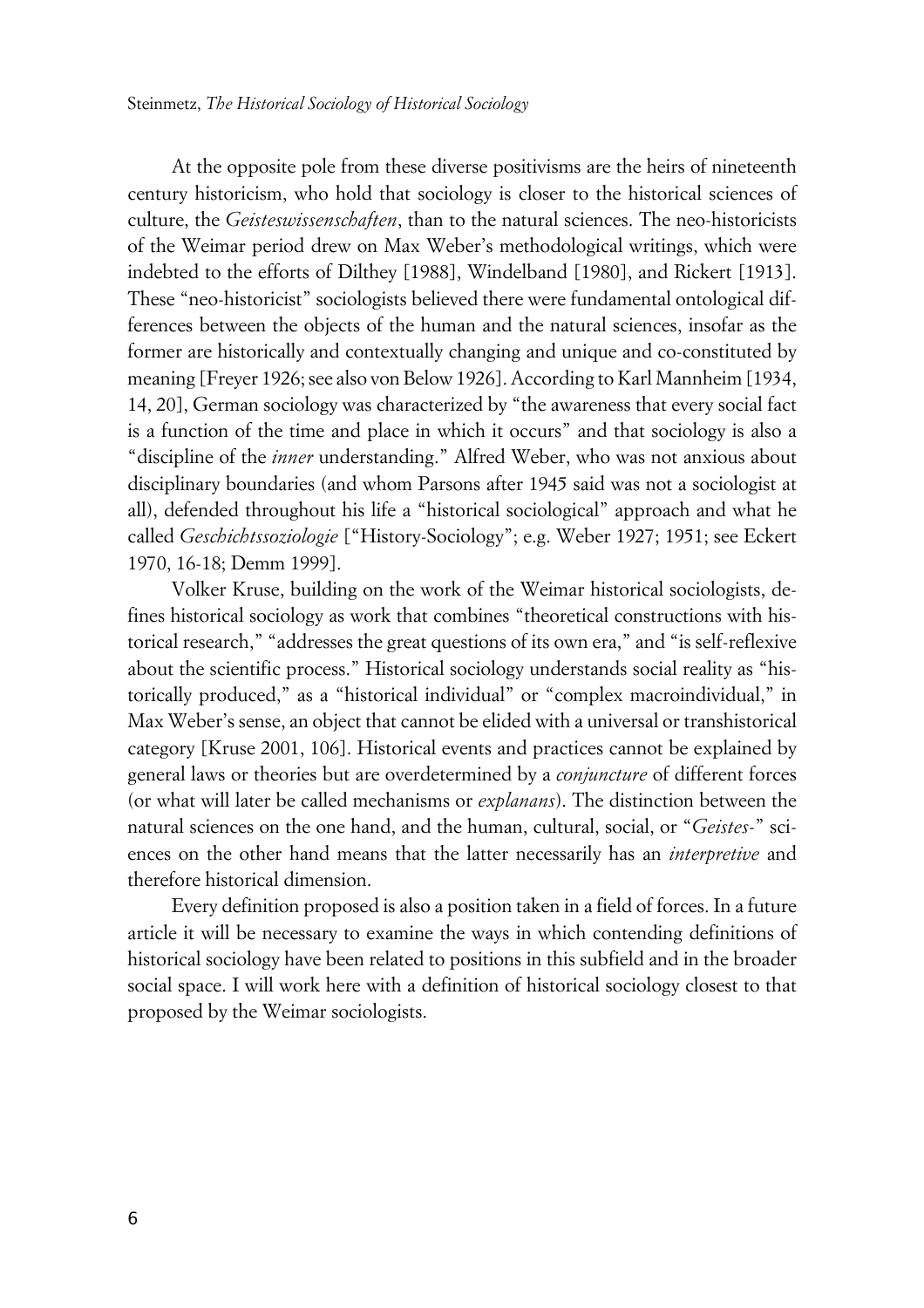# **xThe Sociology of Sociology**

There may be nothing in the world of the external objects of study that distinguishes sociology clearly from other disciplines [Stölting 1986], but sociology has nonetheless often cohered as a field [Bourdieu 1993], with its own forms of specific symbolic capital, etc. [Steinmetz 2006]. Many fields are characterized by a struggle between holders of "orthodox" and "heretical" beliefs, and heresy is often associated with a younger generation or the more recent entrants into the field [Bourdieu 1971]. Scientific fields are also sometimes characterized by a proliferation of *subfields*. One criterion for the difference between field and subfield is that all of the subfield's members *also* participate in the environing field and have to pass through the same gate-keeping procedures as all other members of the field. But the subfield may revise or even *invert* the values placed on different sorts of activities in the broader field. In the subfield of political theory within American political science, for example, the prevailing views of value-freedom or normativity and of the hierarchy of empirical and theoretical work are directly contrary to the dominant views of the same matters within the overarching discipline [Mihic, Engelmann, and Wingrove 2005]. Within the subfield of poetry in the American literary field nearly all poets hold an extremely negative view of commercial success, whereas that "anti-capitalist" view is typically dominant only at the "autonomous" pole of the broader literary field [Buyukokutan forthcoming]. The creation of a subfield may protect a rare plant like poetry, political theory, or historical sociology, but it may also immunize the rest of the field against the subfield's heterodox messages.

Analysis of a specific scientific field needs be complemented by attention to the broader array of environing fields and to the macro-historical level. People move into new fields with holdings of capital generated elsewhere, holdings that they may or may not be able to convert into currencies that are locally valid. Sociologists who circulate between different national fields may not be able to revalorize their scientific capital in the new settings. External allies offer resources to actors inside fields. Practices within a specific field draw on ideologies generated outside the field [Steinmetz 2007a]. Finally, society-wide crises may both erode the relative autonomy of fields and reconfigure the intellectual contents of intellectual production.

# **xHistorical Sociology in Germany: the Disappearing Act**

How can we explain the rise of historical sociology in the 1920s? German sociology emerged from a national intellectual constellation that was polarized between the approaches Windelband called "nomothetic" and "idiographic." These oppos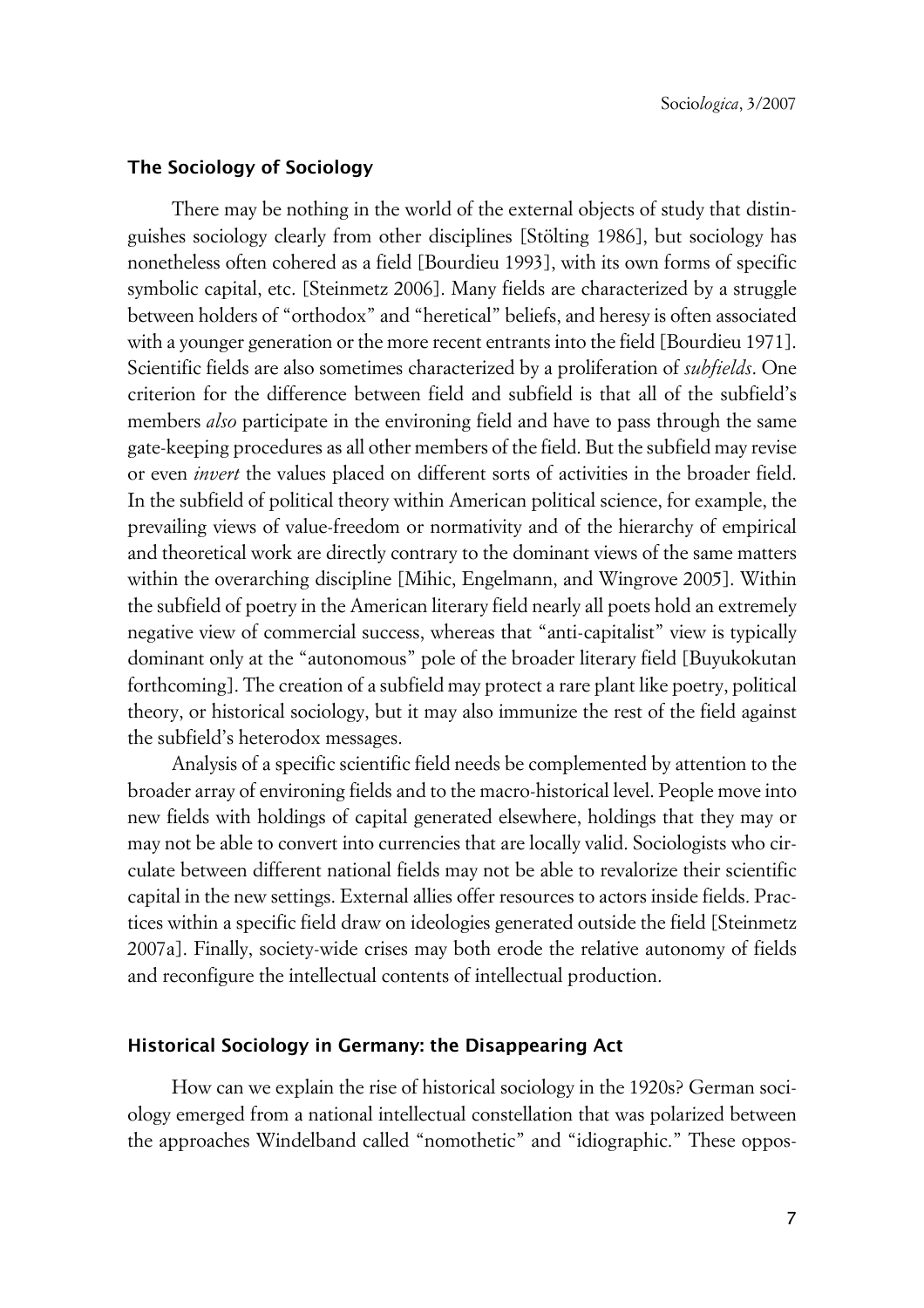ing positions mapped onto the two sides of the main division in Weimar sociology, which pitted "systematic" sociology against "historical" sociology. German historical sociology was also shaped by philosophical phenomenological existentialism and Carl Schmitt's "decisionism," which was familiar to sociologists from Schmitt's publications in *Archiv für Sozialwissenschaften und Sozialpolitik* and in the Max Weber *Festschrift* [Schmitt 1923]. German historical sociologists during the 1920s and 1930s usually rejected teleological, evolutionary, and single-factor accounts of history, arguing instead that social change was a contingent, and open-ended process driven by deliberate decisions, or as we would say nowadays, by collective human agency [Freyer 1933].

This view of history as radically unique and unpredictable and as being "made" rather than simply "happening" [*ibidem*, 12] was reinforced by the massive, ongoing crisis of the Weimar period. The extreme contingency of sociopolitical existence was difficult for anyone to overlook, as the fate of German democracy hovered in the balance, to be decided upon by the unpredictable combined effects of the decisions of voters, parliamentarians, and politicians [Ermakoff forthcoming]. By contrast, the postwar period in West Germany, at least after 1950, was characterized by a comparative stability that encouraged spontaneous sociologies of the social as a quasi-natural object whose repetitive movements could be captured by general "laws" [Bock 1994; Steinmetz 2005].

External resources also shaped the balance of power within sociology. Leftwing and liberal government officials in the 1920s supported the establishment of sociology, which they saw as being closer to socialism and liberalism than older disciplines like history. The liberal Prussian State Secretary of Education, Carl H. Becker, believed that sociology was capable of giving students a "synthetic orientation toward society" and supported the appointment at Leipzig of Hans Freyer, a friend of Bedcker's from the German youth movement [Muller 1987, 133; Üner 1994, 7; Lepsius 1981, 11-13]. The Saxony government tried to force the right-wing professoriat at Leipzig University to hire Marxist and Jewish faculty members [Muller 1987, 136-143].

Although struggles within any semi-autonomous field are overdetermined by external forces, these struggles also have an irreducible logic of their own. When Freyer [1926], in his inaugural lecture at Leipzig in 1925, juxtaposed the "French" positivist tradition of seeing sociology as part of the natural sciences to the "German" view of sociology as an interpretive science, he was demonstratively ignoring the presence in Germany of positivists like Andreas Walther and formal theorists like Leopold von Wiese. Freyer's election as President of the German Sociological Association in 1933 was a political compromise between the liberal sociologists and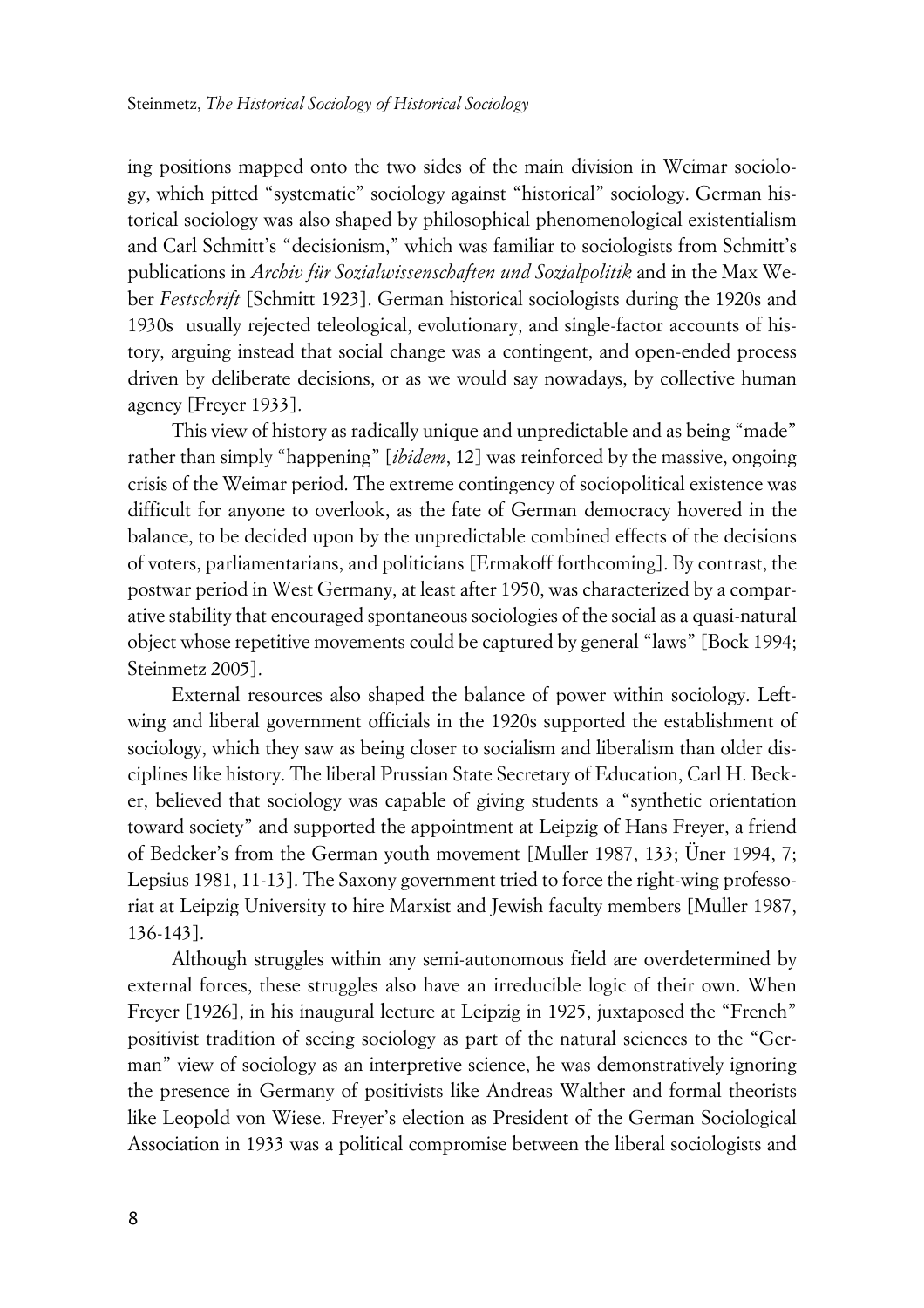those in the Nazi Party, but it also marked a shift of power within the field, since it spoiled the plans of Freyer's most powerful opponent, von Wiese [Muller 1987, 246- 255; Klingemann 1996, 140, n. 64]. When Freyer was interviewed by an American sociologist in 1934 he was able to gloat that von Wiese was "of the second rank of German Sociologists" [Käsler 1991, 93]. After 1945 the balance of power tipped back toward von Wiese, who was hoisted into the presidency of the refounded German Sociological Association with the help of American sociologists Edward Hartshorne and Howard Becker, both of whom were part of the US occupying force. Membership in the GSA continued to require sponsorship by an existing member, and von Wiese did not invite Freyer to join. The two main poles of the Weimar field were still present, but their relative power had been reversed, and both would soon be overshadowed by "empirical social research."

Other internal features of the sociology field shaped the fate of German historical sociology. German sociology between 1900 and 1933 welcomed historians such as Alfred von Martin and Andreas Walther ("pure" historians who switched into sociology midway through their careers) and historical economists like Max Weber, Alfred Weber, Werner Sombart, and Franz Oppenheimer [Kruse 1994b; Wassner 1986]. In general, sociology's openness, especially its willingness to recruit historians and historical economists, has strengthened its historical pole. But sociologists with backgrounds in history may also overidentify or overcompensate for their anomalous origins, as in the case of Andreas Walther, who became a missionary for "American-style" sociology, which he defended again charges of "crass positivism," after becoming an *ordentlicher* Professor of Sociology at Hamburg University [Walther 1927]. In 1928 Walther rejected the Habilitation thesis of Siegfried Landshut on the grounds that the author was an "antisociologist" who "wanted to make sociology regress into a historical discipline" [Wassner 1986, 396]. Walther's paradoxical relationship to his own background as a historian speaks against any simple interpretation of sociology's "openness" as being conducive to its historicization. Walther's isolation in German sociology before 1933, when he joined the Nazi party, demonstrates his failure to convert his cultural capital into forms appropriate to his new scientific location.

The simplest and most obvious explanation for the disappearance of Weimar historical sociology is Nazism. As many as two thirds of German sociologists went into exile, the greatest number of them to the United States [Dahrendorf 1965, 112; Lepsius 1983, 6; but compare Wittebuhr 1991, 256-265]. Of the 29 clearly identified academic historical sociologists in Germany in 1933, 22 went into exile and one,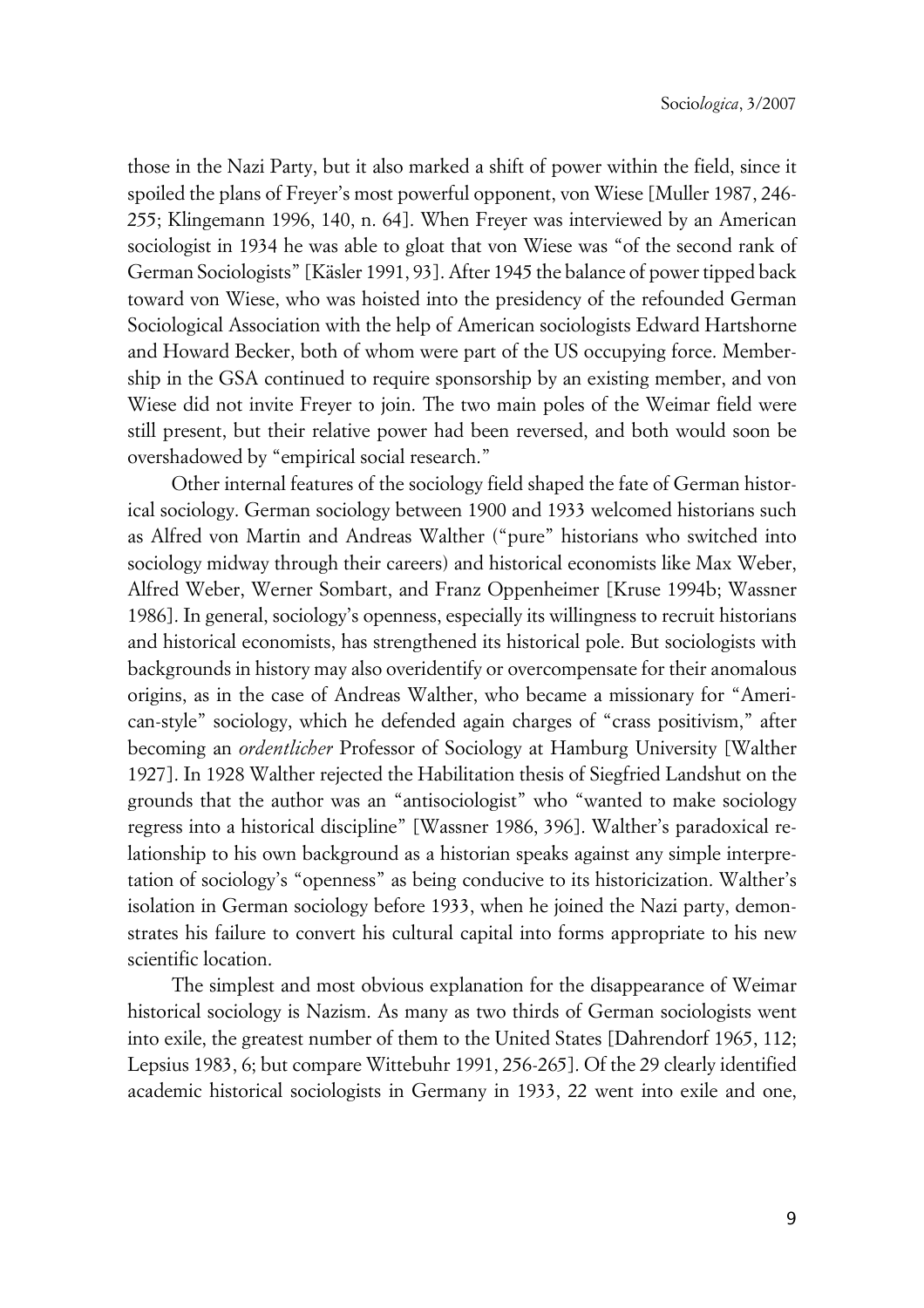Ernst Grünfeld, lost his job for political reasons. Only a handful came back (see Table  $1$ ).<sup>3</sup>

TAB. 1. *Historical Sociologists in the Weimar Republic*

\* Bergsträsser, Arnold (Germany->United States-Germany; 1896-1964) Brinkmann, Carl (1885-1954) \* Cahnmann, Werner (Germany->United States; 1902-1980) \* Elias, Norbert (Germany-Paris->Great Britain->Ghana->Amsterdam->Germany; 1897-1990) Freyer, Hans (1887-1969) **\*** Gerth, Hans (Germany→United States; 1908-1978) Grünfeld, Ernst (1883-1938) \* Heberle, Rudolf (Germany->United States, 1896-1991) \* Heimann, Eduard (Germany->United States, 1889-1967) \* Horkheimer, Max (Germany->United States->Germany; 1895-1973) \* Landshut, Siegfried (Germany-Palestine-Germany; 1897-1968) \* Löwe, Adolf (Germany-Great Britain-United States; 1893-1968) \* Ernst Manheim (Germany->London->United States; 1900-2002) \* Mannheim, Karl (Germany-+Great Britain; 1893-1947) \* Marcuse, Herbert (Germany-United States; 1898-1979) Martin, Alfred von (1882-1979) Müller-Armack, Alfred (1901-1978) Mühlmann, Wilhelm Emil (1904-1988) **\*** Neumann, Franz (Germany→Great Britain→United States; 1900-1954) \* Oppenheimer, Franz (Germany->United States; 1864-1943) \* Plessner, Helmuth (Germany->United States->Germany; 1892-1985) \* Rosenstock-Huessy, Eugen (Germany-United States1888-1873;)

\* Rüstow, Alexander (Germany-Turkey-Germany; 1885-1963)

<sup>3</sup> This list includes only people who had completed a doctoral degree or its equivalent before 1933 and were employed at a German university as an ordinary (*ordentlicher*), extraordinary (*außerordentlicher*), or honorary professor (*Honorarprofessor*), *Privatdozent*, or institute assistant. Some refugees are not included here because they emigrated before becoming historical sociologists or before completing their degrees, e.g. Lewis Coser, who completed his studies in France and in the US; Reinhart Bendix*,* who left Germany in 1938 at the age of 22 and did not begin his studies until he reached the United States [Bendix 1990]; and Joseph Ben-David, who was originally Hungarian and had moved to Palestine in 1941, pursuing his studies in Israel after the war [Westrum 1986]. It does not include any historical sociologists who received their doctorate in Germany during or after the Nazi period, such as Guenter Roth. It excludes "sociological" historians like Otto Hintze and Eckart Kehr who neither studied nor taught sociology nor had an appointment as a sociologist. By the same token the list excludes people from other disciplines like law (e.g. Carl Schmitt) or geography (Friedrich Ratzel) who intervened in historical-sociological discussions but without being considered sociologists. Finally, it excludes people working outside the universities even if they had studied and published on sociology, such as Siegfried Kracauer [Koch 2000]. Information in Table One is from Strauss and Röder [1983], Wittebur [1991], *Deutsche Biographische Enzyklopädie*, and other sources available from the author.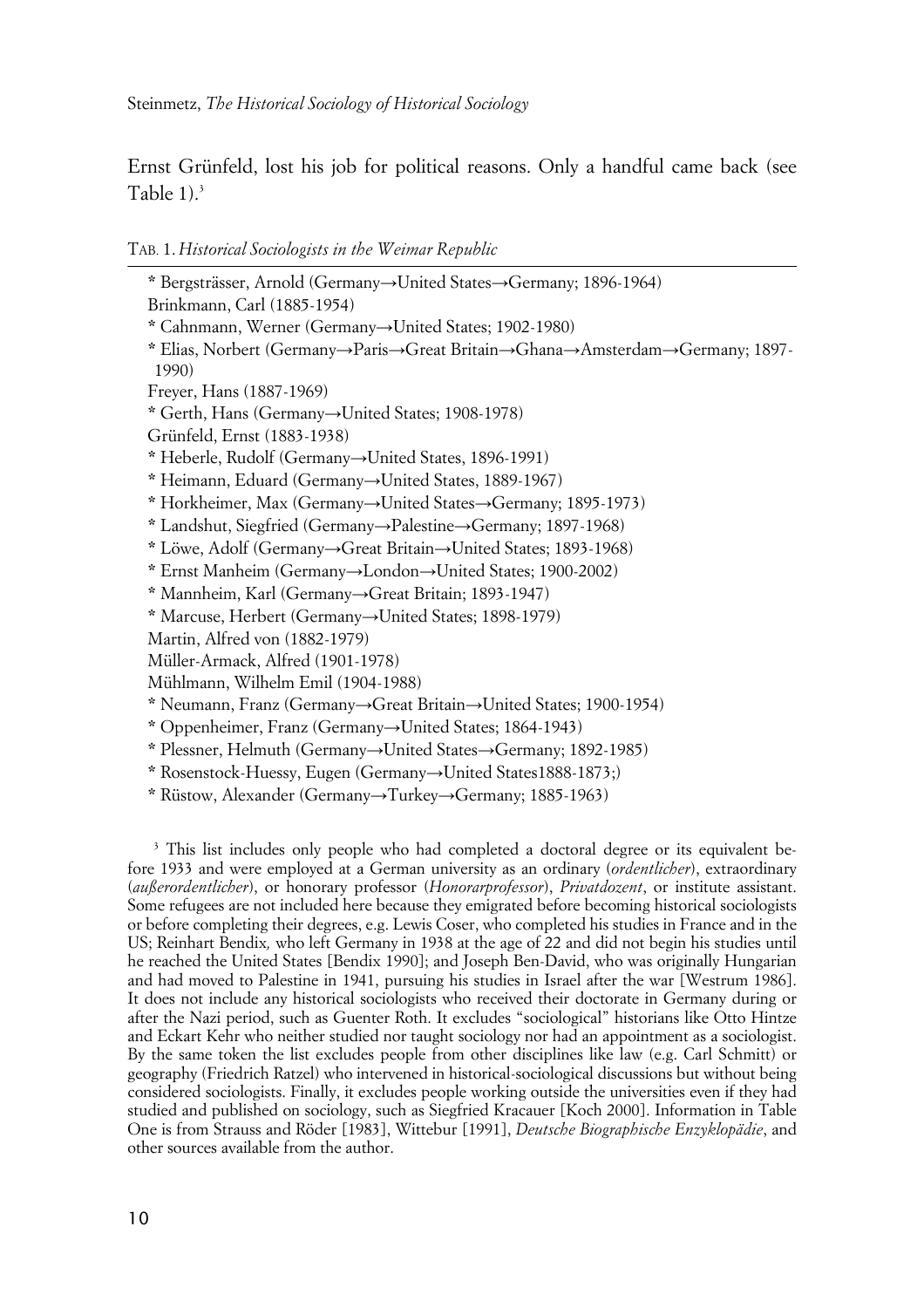| TAB. 1. Historical Sociologists in the Weimar Republic |  |
|--------------------------------------------------------|--|
|--------------------------------------------------------|--|

\* Salomon, Albert (Germany->United States; 1891-1966)

\* Salomon-Delatour, Gottfried (Germany->France->United States->Germany; 1892-1964)

**\* Salz, Arthur (Germany→Great Britain→United States; 1881-1963)** 

Scheler, Max (1874-1928)

\* Schelting, Alexander von (Germany->United States->Switzerland; 1894-1963)

\* Speier, Hans (Germany
ightarrow United States; 1905-1990)

Weber, Max (1864-1920)

Weber, Alfred (1868-1958)

*Key*:  $*$  = refugee after 1933 In parentheses = location of exile and later countries of residence; dates of birth and death

To a great extent, then, the disappearance of German historical sociology is due to the emigration of the historical sociologists. Most of the refugees quickly began publishing in English and were only rediscovered in Germany much later, if at all. Nazi sociologists constructed an entirely non-Jewish lineage for the history of German sociology [Pfeffer 1939]. Most of the new sociologists who were trained during the Nazi period conducted empirical research on the assimilation of populations with German ancestry in the eastern occupied countries, agrarian questions, spatial planning, and other aspects of the Final Solution, and they were not historically oriented at all [Klingemann 1996, 2002; Gutberger 1996]. Many of these former Nazis continued to work as sociologists after the war, congregating at the empirical social research institutes and the sociology departments at Cologne and Münster.

Exile and the Nazi legacy in German sociology cannot explain the failure of the historical approach to renew itself, however. Several leading historical sociologists stayed in Germany, including Alfred Weber, Hans Freyer, and Alfred von Martin. Although Weber and von Martin withdrew into a sort of "inner exile," both kept writing historical works during and after Nazism. But while Alfred Weber emerged from retirement and initially seemed to become influential again at Heidelberg, he was classfiied by René König [1958, 151] in a widely-read text to "historical and social philosophers" such as Spengler. Von Martin, author of first sociological study of the Renaissance, had taught at Frankfurt from 1919 to 1923 and at Munich from 1924 to 1931 and then moved to Göttingen where he became director of the Institute for Sociology. He resigned his post when the Nazis came to power but stayed in Germany. Von Martin resumed teaching sociology at Munich in 1946, but his deeply historical work made little impact on a sociological discipline now firmly fixated on the present. As for Freyer, his work now had limited appeal among "those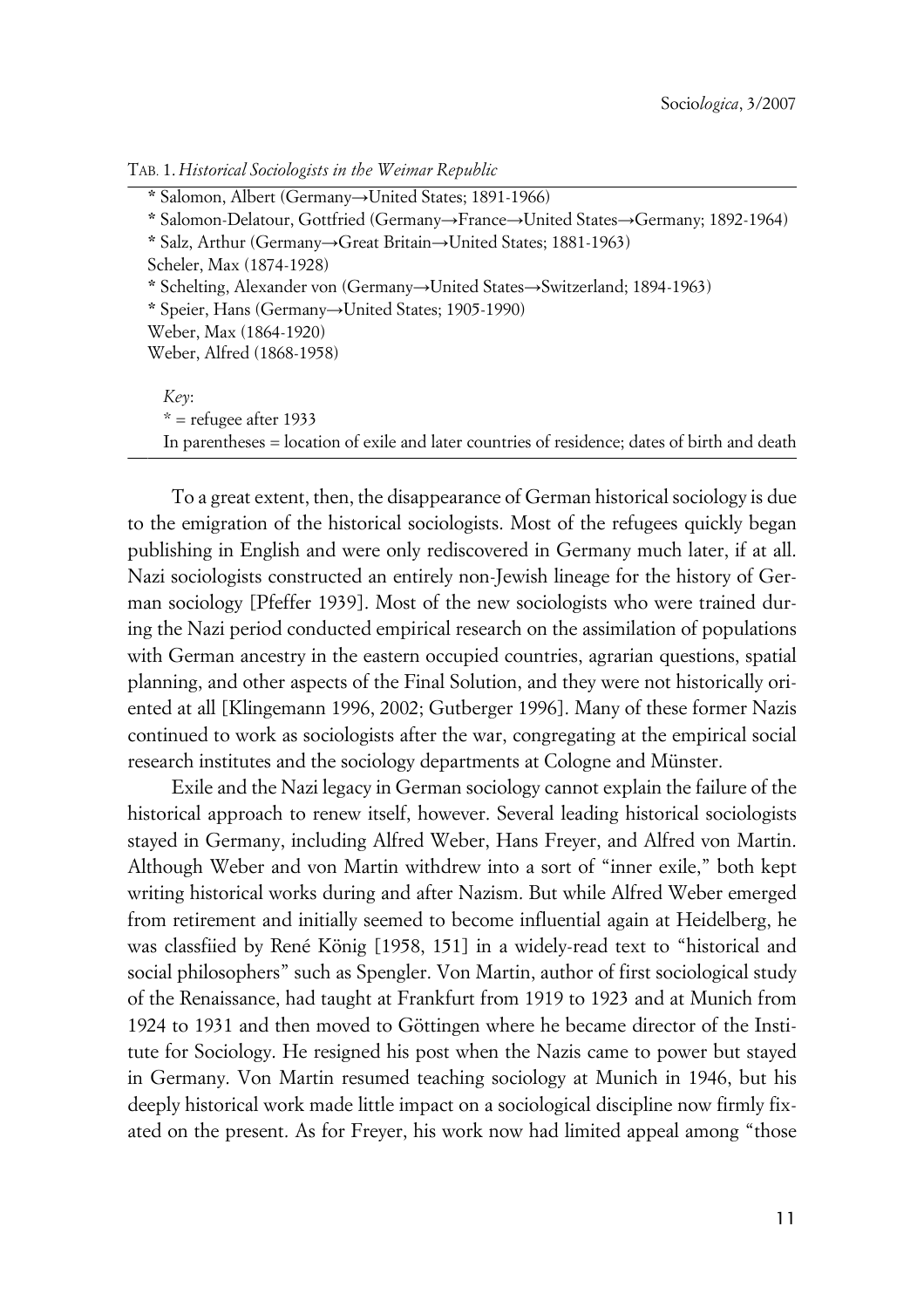intellectuals who came of age in the years after the war," even if he had never joined the Nazi party and had distanced himself from it in some respects after 1935. In 1948 Freyer lost his post at Leipzig, which was now in the Soviet occupation zone, and he was subsequently excluded from "positions of influence and prestige within academic sociology and its representative institutions" [Muller 1987, 329, 369- 370].

Although none of the émigrés saw the twelve years of Nazi tyranny as "an intermezzo after which one could go back and continue as though nothing had changed" [Krohn 1993, 199-200], some of them did return to Germany after the war. But many now moved into disciplines other than sociology or stopped working historically, or else they returned too late to influence the postwar configuration. Horkheimer and Adorno both had joint positions in sociology and philosophy at Frankfurt, but they stopped working on recognizably historical topics, and in the early 1950s Adorno even joined in the ongoing dismissal of Weimar historical sociology as a form of speculative philosophy [Adorno 1972; but see also Horkheimer and Adorno 1956, 10]. Von Schelting reemigrated to Switzerland and wrote books on Russian history [e.g. von Schelting 1948], but had little influence on German sociology. Heimann did not return to Germany until after his retirement, in 1963; Adolf Löwe returned in 1983, at the age of 90, long after his retirement from the New School for Social Research. Cahnman was invited twice to Munich as guest professor and received emeritus status there in 1968, but he did not move back to Germany permanently. Landshut moved back to Hamburg and helped to establish the new discipline of Political Science, which was created in Germany after the war at the urging and with the aid of the Americans [Nicolaysen 1997, ch. 8]. Bergstraesser moved into the new discipline of political science rather than finding a home in postwar German sociology. His low visibility in German sociology after his return was exacerbated by the historical and cultural style of his work and his emerging interest in the non-European periphery, which did not reemerge as a topic for German sociologists until the reemergence of Marxism after the 1960s. Salomon-Delatour, who had been a student of Troeltsch and a teacher of Adorno, and who defined sociology as "the interpretation of historical processes," returned to Frankfurt only in 1958. In the early 1960s he was still criticizing ahistorical forms of sociology, but by this time "American style" empiricist positivism had already become dominant in Germany [Stölting 1984, 55; Salomon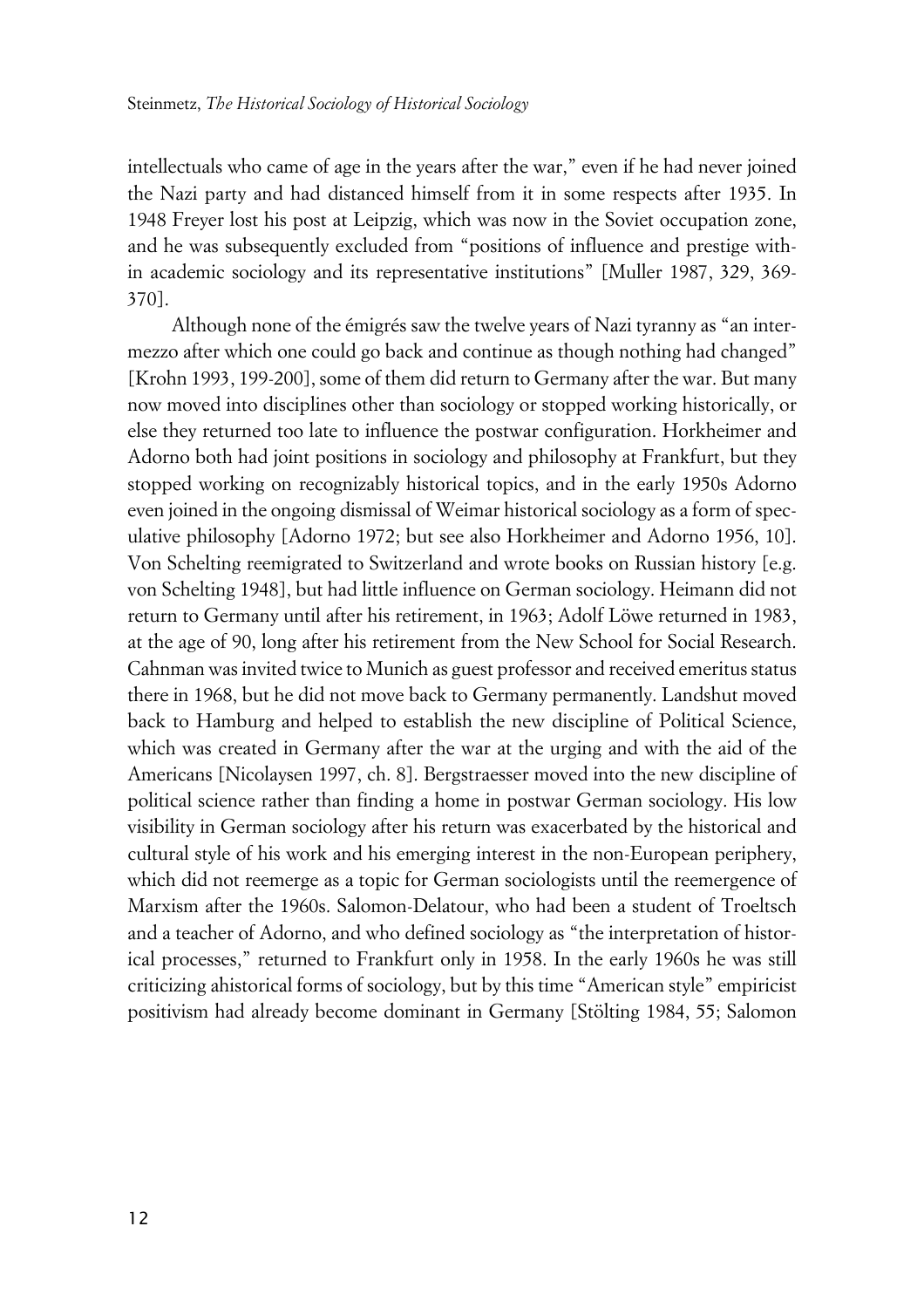1922; Oppenheimer 1964, 350; Henning 2006, 50-51, n. 8].<sup>4</sup> Wilhelm Mühlmann [1932], whose work before the war represented a mixture of sociology, ethnology, and history, was unable to get an academic post until 1957 [Michel 1992]. In 1960 he was recruited at Heidelberg, where he headed a new institute for sociology and ethnology [Sigrist and Kößler 1985].

The failure of historical approaches to reassert themselves still cannot be explained by the absence of the émigrés, their late return, or their death before 1945. Their ideas could have played a role in postwar German sociology if they had been adopted by others. Ideas need bearers to become socially effective, but their bearers do not have to be the same people as their originators. Nor can we point to the marginalization of those who had stayed in Germany or the returnees: the question is why they were marginalized.

The reproduction of historical sociology had been interrupted; an entire new generation of sociologists had been trained in a presentist, policy-oriented style. But while these Nazi-trained sociologists continued to play a central role in postwar German sociology, some liberal sociologists like René König and Marxists like Georg Lukács [1981] associated Nazi ideology more strongly with historical-social philosophies and historical sociology. The so-called "civil war" in German sociology in the 1950s seemed to collapse any distinction between historical sociologists and former Nazis, while presentist empirical approaches were associated with liberals and re-emigrants like König and the German branch of the International Sociological Association [Weyer 1986].

Historical research was also avoided after 1945 because it inevitably would have led sociologists to examine their own activities during the Nazi period. Serious investigation of the German sociologists' involvement with Nazism did not begin until the 1980s. It was almost impossible to explore any period in the German past without touching on Nazism, especially since the newly dominant "exceptionalist" historiographic framework tended to interpret everything from the Reformation to Spengler as leading inexorably to the Final Solution [Steinmetz 1997]. In a lecture to the first postwar meeting of the German Sociological Association in 1946 Leopold von Wiese announced that sociology needed to free itself from "speculative historical

<sup>4</sup> Calhoun and Van Antwerpen [2005: 395] claim that the positivist dispute in Germany was "a curious debate" because "no important figure argued the case for positivism" in Germany. That is unfortunately not the case; one of the most prominent young sociologists at Cologne, which was the most influential postwar West German sociology department, was Hans Albert, who defended the "the positivist revolution" in the leading German sociology journal [Albert 1956: 243]. On Albert's centrality for the postwar generation and his "'invisible college' of students," see Rueschemeyer [1996: 331-332]. Albert's importance is indicated, *inter alia*, by the fact that his is the lead essay in a recent collection of autobiographies by postwar German sociologists [Albert 1996].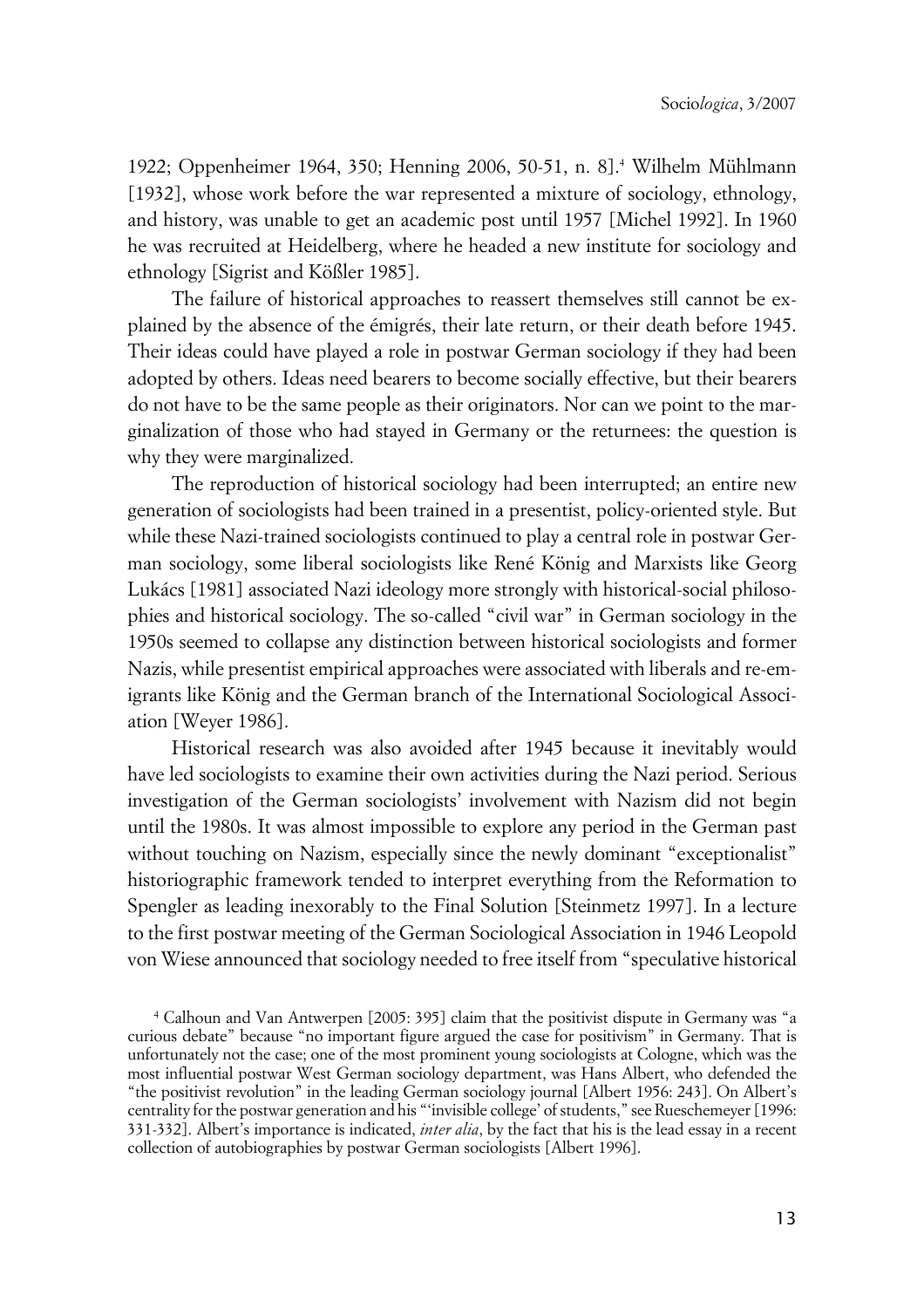philosophy," which was often a codeword for historical sociology. Von Wiese then proceeded to describe the Nazi era as a "pest" that had "descended on the people, who were unprepared for it, from the outside, like a sneak attack." Nazism, said von Wiese, was a "metaphysical secret that sociology may not touch" [von Wiese 1948, 29]. Of course von Wiese himself had been active as a sociologist during the Nazi period, supervising theses and research projects and spending eleven months in Paris in 1941 as part of a Foreign Office "archival commission" that evaluated seized French documents and wrote a report arguing that President Roosevelt had started the Second World War under pressure from American Jews [Klingemann 1996, 69; Archivkommission 1943, 39]. He had good reasons to direct his colleagues' attentions away from that era. Another opponent of historical sociology was Helmut Schelsky, who had joined the SA in 1932 and the Nazi *Studentenbund* in 1933; in 1938 he joined the Nazi party. In 1941 Schelsky was an assistant to Hans Freyer while the latter was heading the German Scientific Institute in Budapest, helping him put together dossiers on the "racial" origins and political views of Hungarian professors [Muller 1987, 313; Schäfer 1990, 155]. Schelsky infamously argued that by 1933 Weimar sociology "*selbst am Ende war*" [1959, 37] – that it had reached a stage of terminal decrepitude. This overlooked the fact that most of the sociologists had been actively repressed rather than fading away naturally, and that the years leading up to 1933 were in fact the most exciting period in the history of German sociology.<sup>5</sup>

The end of German historical sociology was also hastened by a cluster of factors we can broadly call Americanization. American occupation officials and foundations played a fundamental role in reshaping German sociology after 1945. Different groups of German sociologists competed for the allegiance of sociologists working for the US military government, including Howard P. Becker and Nels Anderson. Anderson organized and coordinated a "Middletown"-style community survey of Darmstadt, financed by the US military government. The Darmstadt Study provided several dozen budding German social scientists with hands-on experience in empirical social survey methods [Weyer 1984, 323-328; Gerhardt 2007, 232-238; Anderson 1956]. The American occupiers and funders tended to support empirical, statistical methodologies in sociology, even if they were more methodologically open-minded with respect to the newly founded discipline of political science, where "behavioralist" approaches were not always given preference [Plé 2001, 206-207].

<sup>&</sup>lt;sup>5</sup> Schelsky argued that modern "scientific civilization" had created the possibility for a positivist, objectivist, value-free, and quantitative social science by "stabilizing the basic structures of industrial civilization [Schelsky 1959: 136], which led to "*Sachgesetzlichkeiten*" of the social world [Schelsky 1961], which in turn made it possible to identify *constant conjunctions of events* – the holy grail of social-science positivism [Bhaskar 1978; Steinmetz 2005; 2006].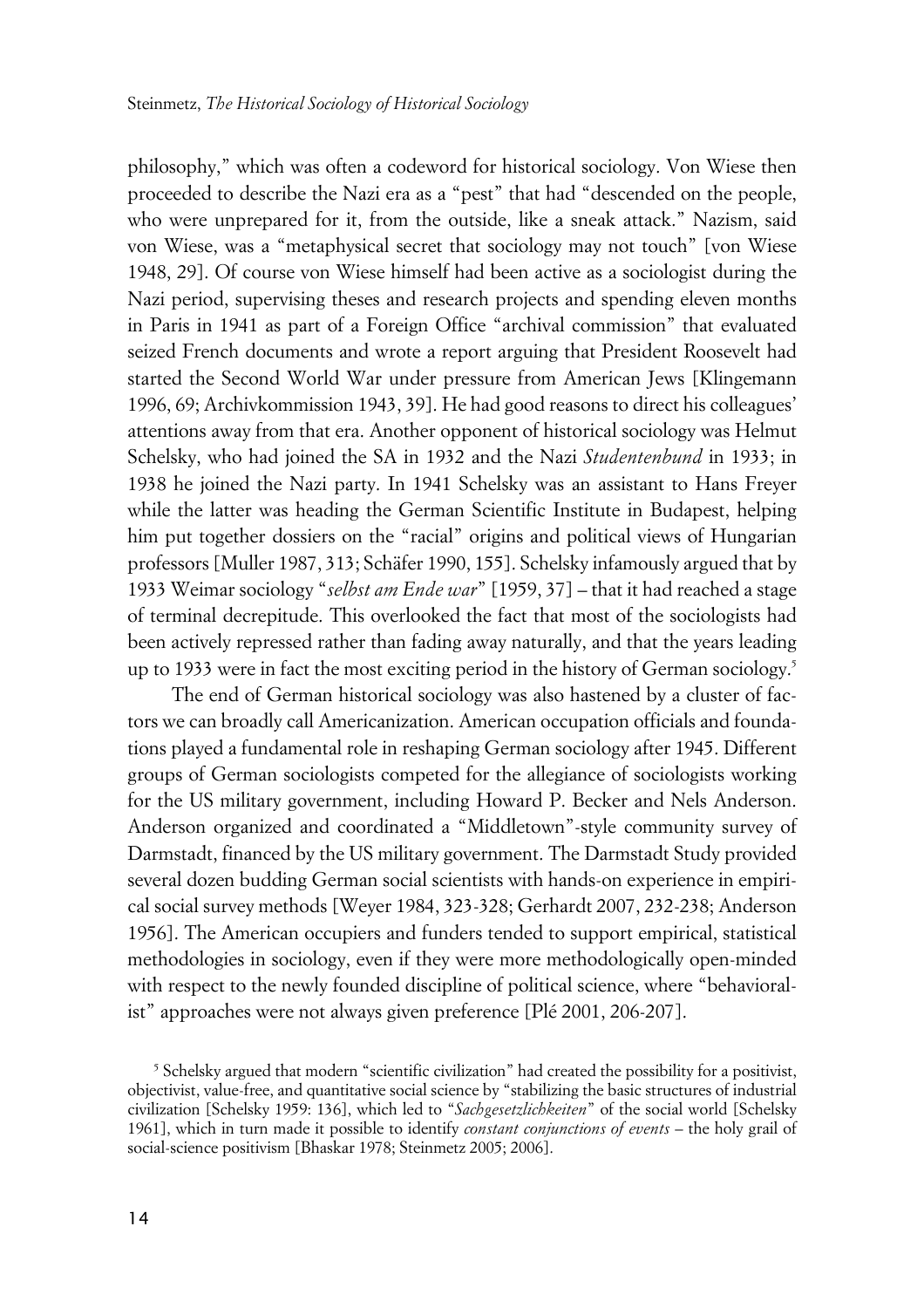A final reason for the decline of historical sociology was the dampening of economic turbulence and the relative social stability that was codified in Chancellor Konrad Adenauer's famous phrase "no experiments," and that was theoretically captured by the concept of Atlantic Fordism. The welfare state's partial buffering of the effects on the individual of economic downturns and a number of other Fordist state policies lent surface plausibility to positivist models of the social as a regularized, predictable machine [Steinmetz 2007c].

## **xThe United States: The Creation of a Subfield**

Why was American sociology so unhistorical? As noted, there was some interest in historical topics and epistemologies before 1914, but this largely disappeared after World War One. Many of the founders of US sociology came out of fields like the natural sciences and economics (the latter was not dominated by historicism in the US, in contrast to Germany). Most of these founders took economics or one of the natural sciences as their model. The intellectual resources that that were required in order to imagine sociology as a *Geisteswissenschaft*, so obvious to Germans like Landshut [1929] and Freyer [1926], were missing in early American sociology.

The eventual emergence of historical approaches and sensibilities in American sociology after 1945 was due partly to the influx of central European exiles. The early native-born American contributors to the rise of historical sociology were often closely linked to members of this exile group, or had studied in Germany. Howard P. Becker had studied with Max Scheler and Leopold von Wiese in Cologne in 1926- 1927,<sup>6</sup> and he hired Hans Gerth at Wisconsin [Gerth 2002, 146]. Gerth, a student of Karl Mannheim, criticized the ahistoricism of US sociology [Gerth 1959] and encouraged his stuent and collaborator C. Wright Mills to take an independent path. Barrington Moore, Jr., another founder of US historical sociology, worked as a policy analyst for the Office of Strategic Studies during World War II with Franz Neumann and Herbert Marcuse. Günther Roth emigrated to the US in 1953 and published an important early historical sociology of the German social democrats in imperial Germany and a book specifically on Weber's vision of history [Roth 1963; 1979]. It is thus at accurate to say that present-day American or "Anglo-American" historical sociology has at least some roots "in the German cultural space" [Kruse 1999a, 192].

Even though most of the exiled German historical sociologists continued to promote historical approaches in their new home, their work did not attract much attention there [Kruse 2001, 107]. Emigrant Albert Salomon, for example, who taught  $\ddot{x}$ 

<sup>6</sup> See Howard Becker Files, University of Wisconsin archives, Madison-Wisconsin.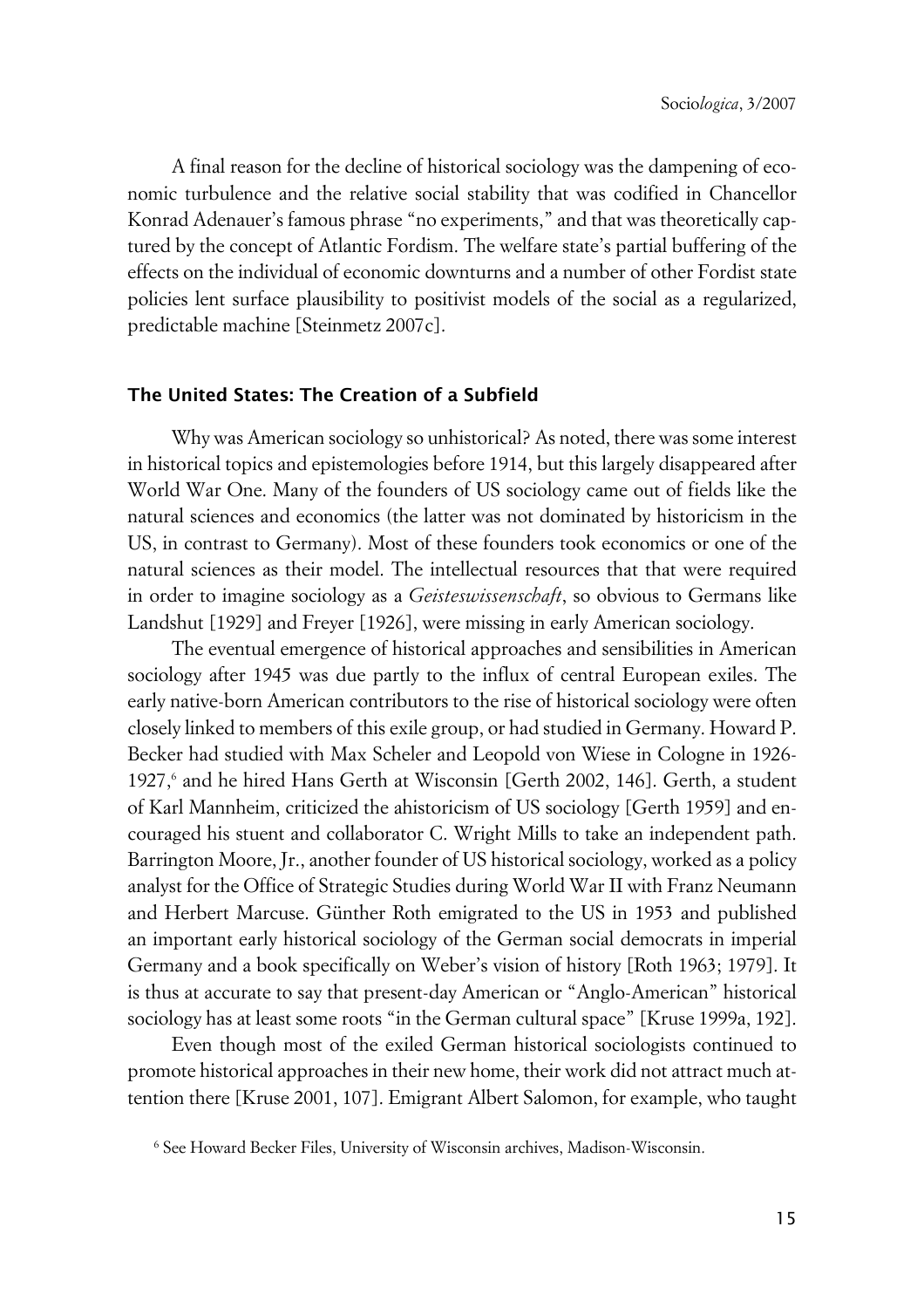sociology at the New School for Social Research from 1934 until his death in 1966, argued consistently "that sociology must become historical sociology," but interest in Salomon's work has only arisen in the last few years [Mayer 1967, 221]. Werner Cahnman edited a volume with Alvin Boskoff [1964] called *Sociology and History*, but here "history" as practiced by sociologists was equated mainly with evolutionary theories of "social change." The exceptions were essays by German and Central European émigrés, including Reinhard Bendix, Rudolf Heberle, Ernst Manheim, and Joseph Ben-David.

The overall failure of the refugee historical sociologists to achieve "theoretical transference" did not mean that it was impossible for immigrants to convert their sociological capital to the new conditions. The most famous example of a highly successful conversion of social-scientific capital was Paul Lazarsfeld, who became one of the dominant figures in US sociology during the postwar decades [Pollak 1979; Neurath 1988]. Some refugees, like Hans Speier, stopped working in a historical manner once they reached the United States. Ernst Manheim (Karl Mannheim's cousin), whose 1933 book on the historical sociology of the public sphere in the eighteenth and nineteenth centuries [Manheim 1933] anticipated Habermas' more famous study, published mainly on contemporary problems of youth and crime once he was in the US.

Just as Americans decisively shaped the balance of power among sociologists in postwar Germany, established powerbrokers in the United States sociological field could make or break the careers of refugee scholars. Talcott Parsons in particular "seiz[ed] the leadership in interpreting German sociology," with his interpretations of Weber, Mannheim, and others and his promotion of some, like Speier and von Schelting, against others, like Gerth and Alfred Weber [Kettler and Meha 1994, 29].

Starting in the mid-1970s larger numbers of US-based sociologists began working in historical ways, writing dissertations on historical topics, and paying attention to historians' problematiques, concepts, and vocabulary. The mere presence of the émigré historical sociologists cannot explain this shift, however, otherwise historical sociology should have consolidated its presence in the discipline much earlier. The main reasons for the emergence of historical sociology in this period have been explored elsewhere [Steinmetz 2005], but they include the rediscovery of Marxism in US sociology and the destabilization of the Fordist mode of regulation.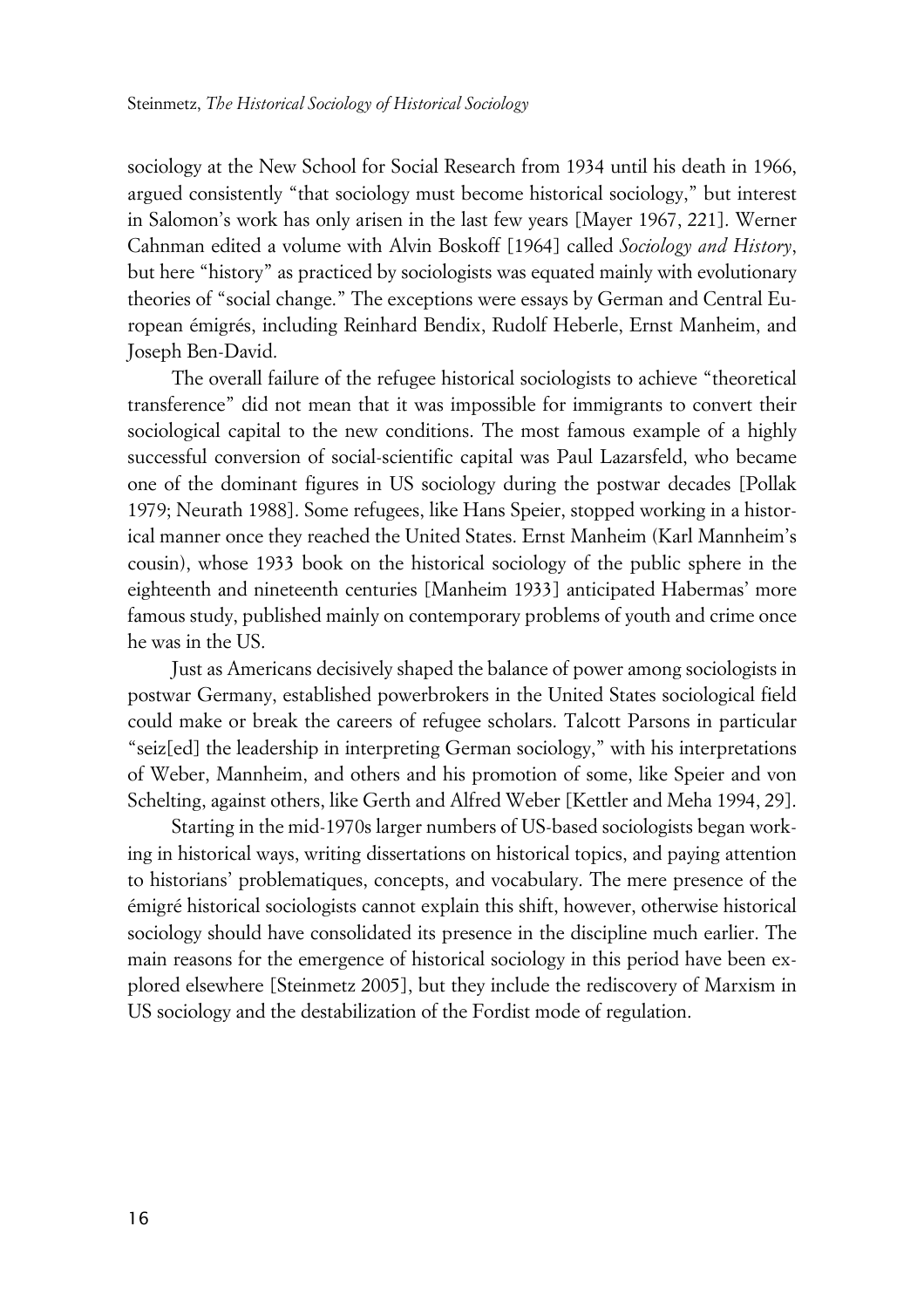# **xConclusion: Explaining waves of historicization in sociology**

There seem to five main factors that are internal to sociology and to academia more generally, and two factors that are external to science, which help explain the variable presence of historical sociology. It is unclear, however, whether any of these factors is a necessary condition. There are also factors that are completely unique to a given historical situation, such as the putative associations of historical sociology with Nazism and the reluctance to reexamine the recent Nazi past in immediate postwar (west) Germany.

The first and most obvious "internal" factor is purely intellectual, and refers to the presence or absence of ideas supportive of a historical approach. The inherited intellectual culture of Weimar Germany presented sociology with an unimaginably rich body of reflections on historicity and the human sciences. Postwar American sociology profited greatly from the influx of these same currents. French sociology was able to draw on the intellectually rich and heterodox traditions of the philosophy and history of science discussed by Bourdieu, and on certain currents within French Marxism, including Sartre.

A second factor, which I have not been able to examine here, is Marxist culture. Marxism was a crucial intellectual precondition for historical sociology in Weimar, in the US during the 1970s, and in Bourdieusian sociology. Marxism could play both a promoting role with respect to historical sociology, contributing to historical ways of thinking, and a depressing role, to the extent that history is associated with Marxism and Marxism is seen as overly reductionist or rejected on political grounds.

The third "internal" factor relates to the structure of the field of sociology. Sociology is often more open to newcomers and outsiders than other disciplines. This openness may help historical sociology, although we also have some counterexamples, as in the case of former historian Andreas Walther (see above).

A fourth internal factor is the existence of a subfield of historical sociology. As noted, this can protect historical sociology, although it may also inoculate the rest of the discipline against it. Where it is a well-defined subfield, as in the contemporary United States, historical sociology may be better able to protect itself from the antihistorical pressures of the field as a whole. Members of the subfield, especially those located at its autonomous pole, may be more open to cross-disciplinary and transdisciplinary "travelling" [Bourdieu 1991; Herzog 2004; Steinmetz 2007b]. The existence of a "heteronomous" pole of historical sociologists who emulate the dominant research protocols and epistemologies of the discipline may paradoxically protect the autonomous members of the subfield by shielding them from scrutiny.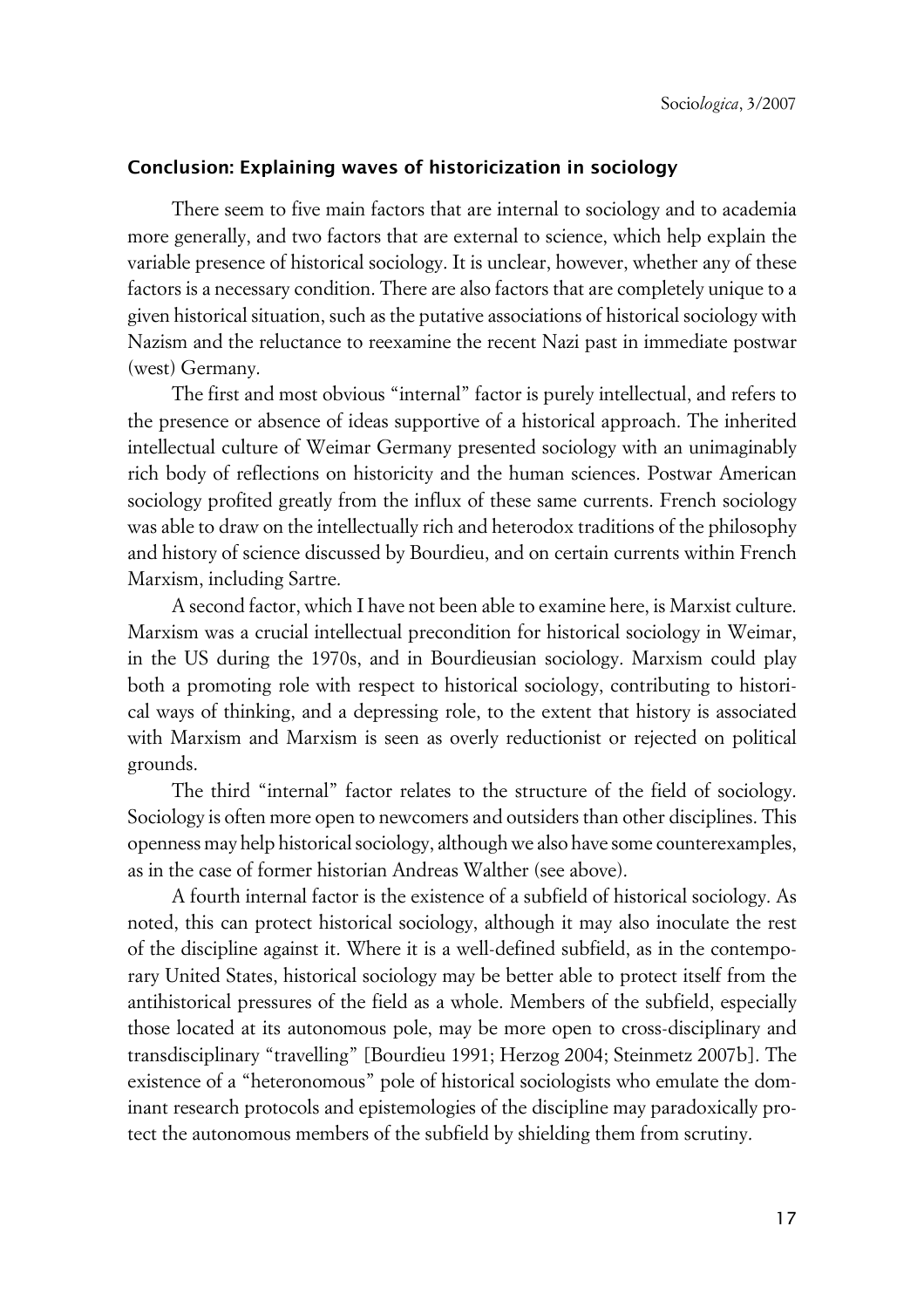An important *institutional* factor promoting historical sociology is the creation of institutions conducive to interdisciplinary or transdisciplinary research, such as the Frankfurt Institute for Social Research, Leipzig University before 1933, the New School for Social Research in New York City, the History-Anthropology PhD program at the University of Michigan, and the École des Hautes Études en Sciences Sociales in Paris.

Two external mechanisms also seem to have influenced the possibility and health of historical sociology. The first of these has been discussed here mainly for the German case: external funders and government agencies. German state officials in Prussia and Saxony sometimes promoted historical sociology in Weimar Germany, while US occupation forces after 1945 tended to back nonhistorical sociology. Historians of American social science have shown how the Rockefeller foundation and federal funding agencies promoted present-oriented, problem-solving research packaged in positivist and usually quantitative formats [Ross 1991; Kleinman 1995].

The final external factor refers to the overall macrohistorical constellation. Highly stabilized socioeconomic conditions, like the "thirty glorious years" of postwar Fordism, may erode sociologists' spontaneous attraction to historical modes of thinking. By contrast, socio-historical crises may encourage more historical modes of thinking, even if they do not lead directly to historical intellectual work, which always has more or less autonomy from the temporal powers and general social trends. Crises confer greater spontaneous *plausibility* on historical ways of viewing the social, and this may filter indirectly into the fields of sociology and other social and human science disciplines. It does not seem to be a coincidence that the two great eras of the efflorescence of historical sociology, namely the 1920s in Germany and the 1970s in the United States, were periods of intense generalized crisis and great uncertainly about the future. This was felt immediately among academics through intensified competition for a limited number of jobs [MLA Task Force 2007]. Fields other than sociology saw a rise in historical approaches during the same period. Literary criticism, for example, turned away from the New Criticism and the ahistorical, text-bound version of deconstruction that prevailed in the US gave way to the "new historicism," which led literary scholars into the archives [Gallop 2007; Gallagher and Greenblatt 2000]. As socioeconomic conditions for academics became more stabilized in the 1990s, the new historicism declined as a leading paradigm among literary scholars [Mullaney 2007].

Does this mean that those who favor historical sociology should hope for crisis? That is, should they expect a macrosocial crisis to strengthen the historical orientation of social scientists? Wishing for crisis would certainly be a mistake, and not only on ethical grounds. I have tried to identify some of the causal mechanisms respon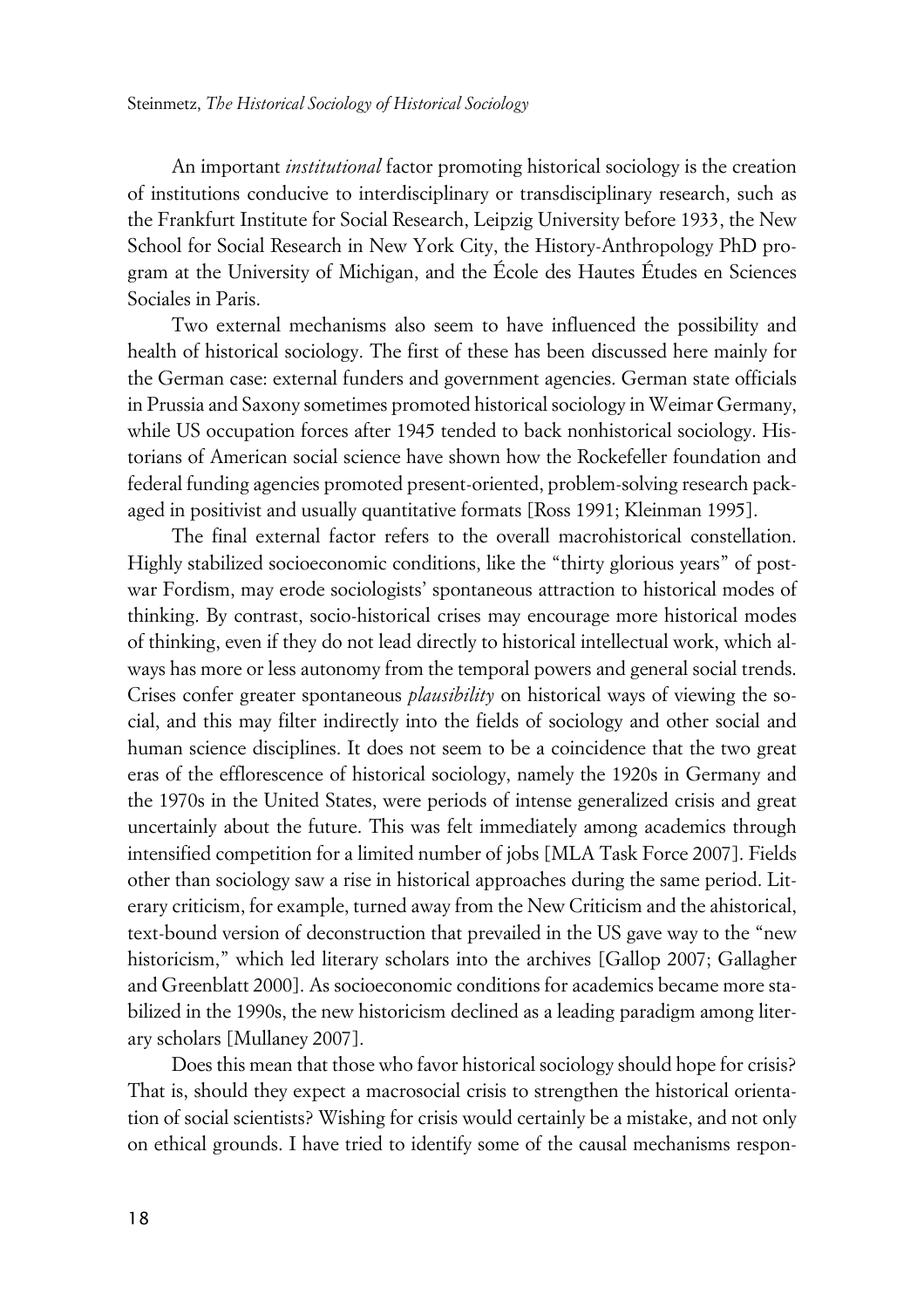sible for two remarkable waves of historical sociology and for one equally notable decline in historical sociology. Crisis and its converse, social stabilization, have appeared as important mechanisms in each of these cases. But we should also recall that the 1930s in the United States was also a period of crisis, but not one that led to a wave of historicism in sociology. Nor was there a significant increase in historical sociology in West Germany during the 1970s and 1980s. Historical explanation is not the same thing as prediction [Horkheimer 1933]. One of the epistemological lessons of historical sociology is that social forecasting is impossible except for very shortterm projections of some current patterns into the immediate future. If there is one valid generalization about sociohistorical life, is that historical events are complexly overdetermined by an ever-shifting array of causal mechanisms, some of which are themselves quite specific to a given time and place.

*For comments on earlier drafts of this paper I would like to thank audiences in December, 2007 at the New School for Social Research and the University of Michigan Anthropology and History Colloquium. I am also grateful to Reinhard Kössler and the other members of the Arnold Bergstraesser Institute for helping me with research on Bergstraesser in July, 2007.*

# **References**

Adams, J., Clemens, E., and Orloff, A. (eds.)

2005 *Remaking Modernity: Politics, Processes, and History in Sociology*. Durham, NC: Duke University Press.

Adorno, T.

1972 "Zur gegenwärtigen Stellung der empirischen Sozialforschung in Deutschland (1951/ 52)." Pp. 478-493 in T. Adorno, *Gesammelte Schriften*, vol. 8. Frankfurt am Main: Suhrkamp.

Albert, H.

- 1956 "Entmythologisierung der Sozialwissenschaften. Die Bedeutung der analytischen Soziologie für die soziologische Erkenntnis." *Kölner Zeitschrift für Soziologie und Sozialpsychologie* 8: 243-271.
- 1996 "Mein Umweg in die Soziologie." Pp. 17-38 in *Wege zur Soziologie nach 1945. Autobiographische Notizen*, edited by C. Fleck. Opladen: Leske + Budrich.

Anderson, N.

1956 "Die Darmstadt-Studie. Ein informeller Rückblick." Pp. 144-171 in *Soziologie der Gemeinde*, special issue of *Kölner Zeitschrift für Soziologie und Sozialpsychologie*, edited by R. König.

Archivkommission (Auswärtiges Amt)

1944 *Roosevelts Weg in den Krieg; Geheimdokumente zur Kriegspolitik des Präsidenten der Vereinigten Staaten*. Berlin: Im Deutschen Verlag.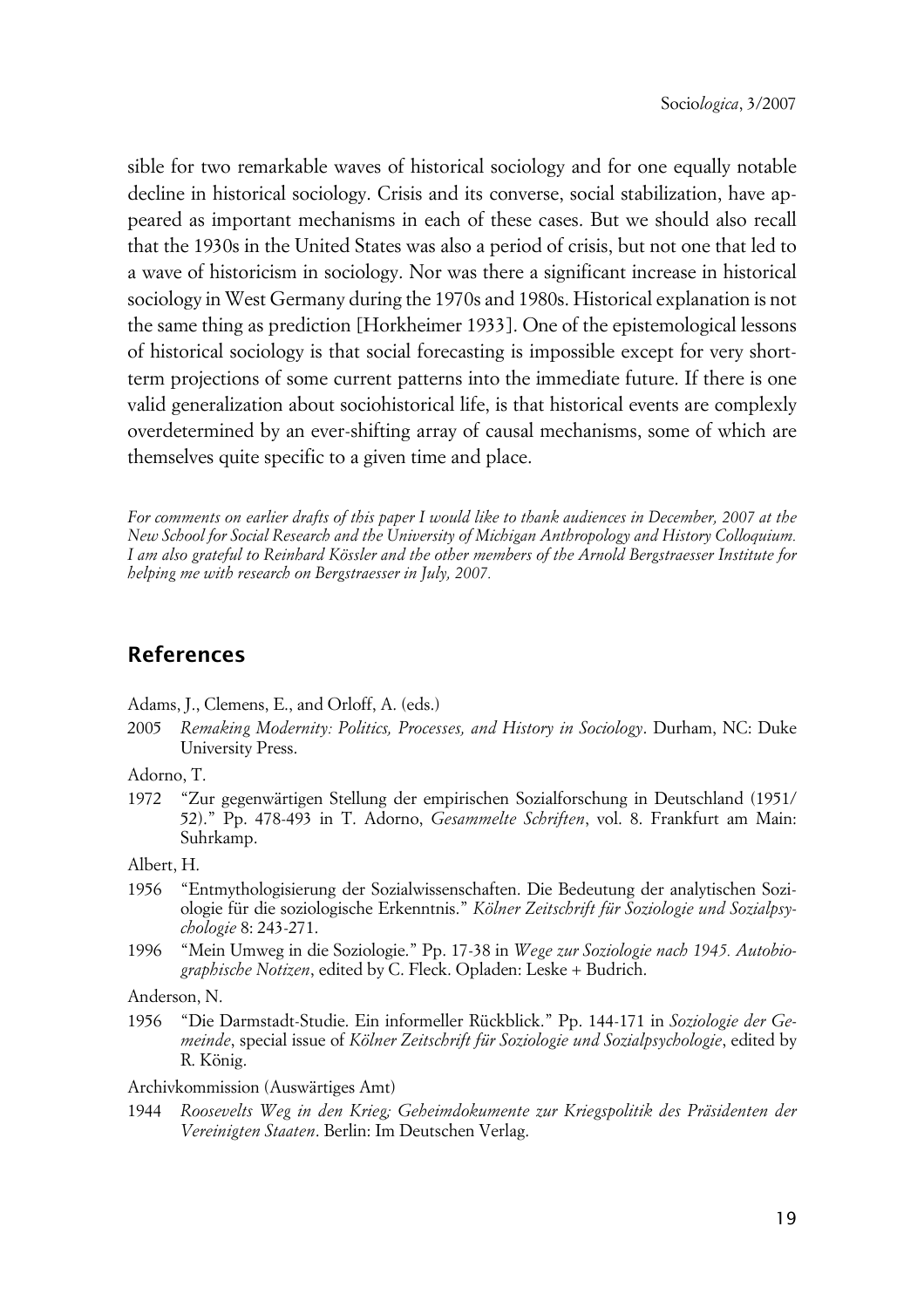Aron, R.

1935 *La sociologie allemande contemporaine*. Paris: Alcan.

Barnes, H.E.

- 1921 "The Development of Historical Sociology." *Publications of the American Sociological Society* 16: 17-49.
- 1948 *Historical Sociology*. New York: Philosophical Library.
- Barnes, H.E., and Becker, H.
- 1938 *Social Thought from Lore to Science*. Vol. 1. Boston: D.C. Heath.

Becker, H.

1934 "Historical Sociology." Pp. 18-34 in *The Fields and Methods of Sociology*, edited by L.L. Bernard. New York: R. Long and R.R. Smith.

Bendix, R.

1990 "How I Became an American Sociologist." Pp. 452-475 in *Authors of their Own Lives*, edited by B.M. Berger. Berkeley: University of California Press.

#### Bergstraesser, A.

1953 "Deutsche und amerikanische Soziologie." *Vierteljahrshefte für Zeitgeschichte* 1: 222-243.

Bhaskar, R.

- 1978 *A Realist Theory of Science*. Hemel Hempstead: Harvester Press.
- Blomert, R.
- 1999 *Intellektuelle im Aufbruch: Karl Mannheim, Alfred Weber, Norbert Elias und die Heidelberger Sozialwissenschaften der Zwischenkriegszeit*. München: C. Hanser.

Bock, M.

1994 "Entwicklung der Soziologie und die Krise der Geisteswissenschaften in den 20er Jahren." Pp. 159-185 in *Geisteswissenschaften zwischen Kaiserreich und Republik*, edited by K.W. Nörr. F. Steiner: Stuttgart.

Bourdieu, P.

- 1971 "Une interprétation de la théorie de la religion selon Max Weber." *European Journal of Sociology* 12: 3-21.
- 1991 "On the Possibility of a Field of World Sociology." Pp. 373-387 in *Social Theory for a Changing Society*, edited by P. Bourdieu and J.S. Coleman. Boulder, Westview Press.
- 1993 "Some Properties of Fields." Pp. 72-77 in P. Bourdieu, *Sociology in Question*. London: Sage.
- 1998 *La domination masculine*. Paris: Seuil.

#### Buyukokutan, B.

- Forth. *Politics and Spirituality in the U.S. Poetry Field, 1945-1975*. PhD dissertation, University of Michigan, Department of Sociology.
- Calhoun, C. and VanAntwerpen, J.
- 2006 "Orthodoxy, Heterodoxy, and Hierarchy: 'Mainstream' Sociology and its Challengers." Pp. 367-410 in *Sociology in America*. *A History*, edited by C. Calhoun. Chicago: University of Chicago Press.
- Cahnman, W.J. and Boskoff, A.
- 1964 "Sociology and History: Review and Outlook." Pp. 560-580 in *Sociology and History: Theory and Research*, edited by W.J. Cahnman and A. Boskoff. New York: Free Press.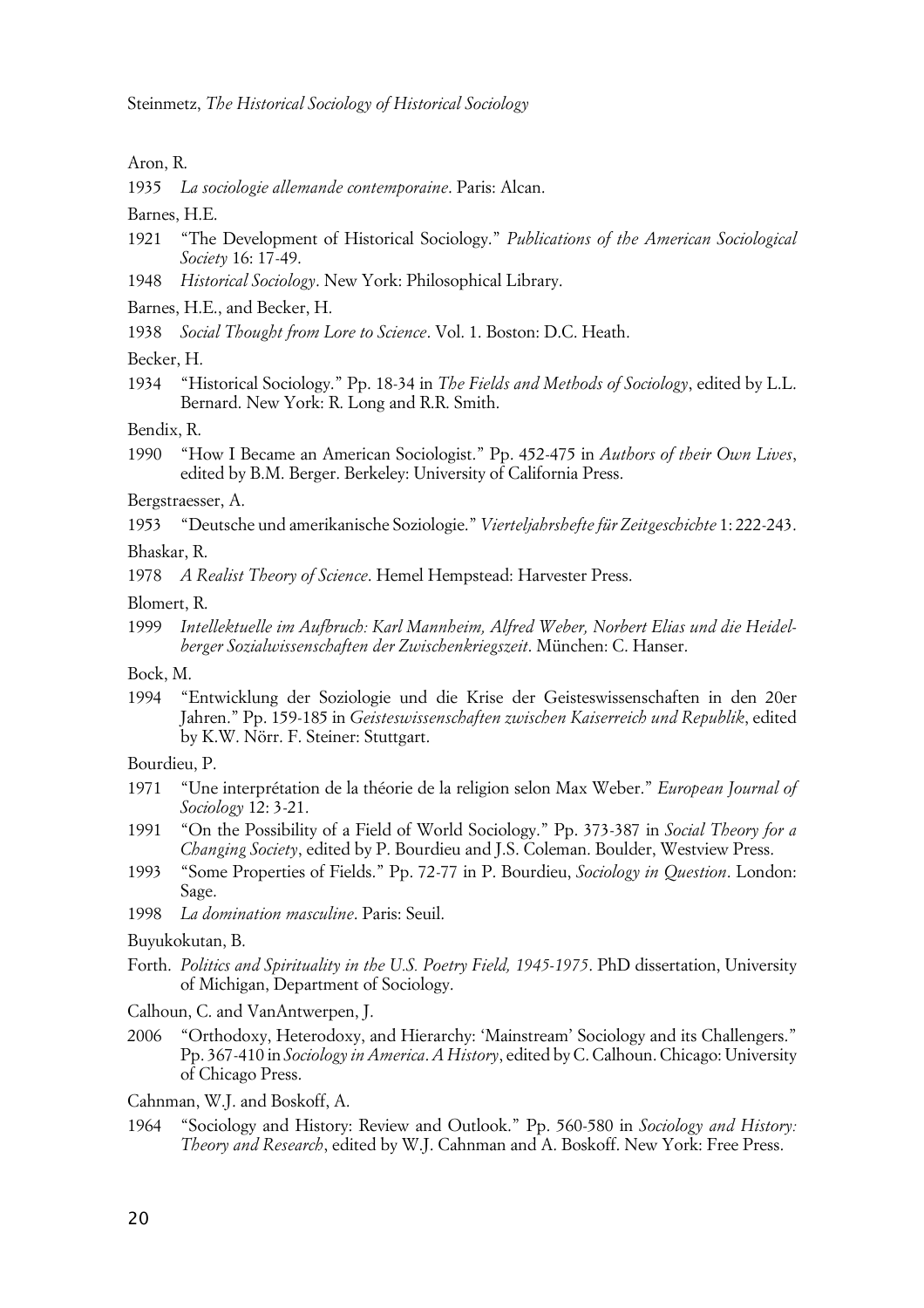#### Dahrendorf, R.

1965 "Soziologie und Nationalsozialismus." Pp. 108-124 in *Deutsches Geistesleben und Nationalsozialismus*, edited by A. Flitner. Tübingen: Rainer Wunderlich Verlag.

#### Demm, E.

1999 *Von der Weimarer Republik zur Bundesrepublik: der politische Weg Alfred Webers 1920- 1958*. Düsseldorf: Droste.

#### Dilthey, W.

1988 *Introduction to the Human Sciences: An Attempt to Lay a Foundation for the Study of Society and History*. Detroit: Wayne State University Press.

Eckert, R.

1970 *Kultur, Zivilisation und Gesellschaft*. Tübingen: J.C.B. Mohr.

Ermakoff, I.

Forth. *[Ruling Oneself Out: A Theory of Collective Abdications](http://www.amazon.com/Ruling-Oneself-Out-Collective-Abdications/dp/0822341646/ref=?sr_1_1/105-3445769-7341239?ie=??UTF8&s=??books&qid=??1197066578&sr=??8-1?)*. Durham, NC: Duke University Press.

von Ferber, C.

1956 *Die Entwicklung des Lehrkörpers der deutschen Universitäten und Hochschulen 1864- 1954*. Göttingen: Vandenhoeck & Ruprecht.

Freyer, H.

- 1926 "Soziologie als Geisteswissenschaft." *Archiv für Kulturgeschichte* 26: 113-126.
- 1931 *Einleitung in die Soziologie*. Leipzig: Quelle & Meyer.
- 1933 *Herrschaft und Planung*. Hamburg: Hanseatische Verlagsanstalt.

Gallagher, C. and Greenblatt, S.

2000 *Practicing New Historicism*. Chicago: University of Chicago Press.

Gallop, J.

2007 "The Historicization of Literary Studies and the Fate of Close Reading." *Profession*: 181-186.

Gerhardt, U.

2007 *Denken der Demokratie. Die Soziologie im atlantischen Transfer des Besatzungsregimes*. Stuttgart: Franz Steiner Verlag.

Gerth, H.

1959 "The Relevance of History to the Sociological Ethos." *Studies on the Left* 1: 7-14.

Gutberger, J.

1996 *Volk, Raum und Sozialstruktur. Sozialstruktur- und Sozialraumforschung im "Dritten Reich."* Münster: Lit.

't Hart, M.

2007 "Review of Adams, Clemens, and Orloff." *International Review of Social History* 52: 143-146.

Heilbron, J.

2001 "Échanges culturels transnationaux et monidalisation: quelques réflections." *Regards sociologiques* 22: 141-154.

<sup>2002</sup> "*Between Two Worlds*." In *Jahrbuch für Soziologiegeschichte 1999/2000.*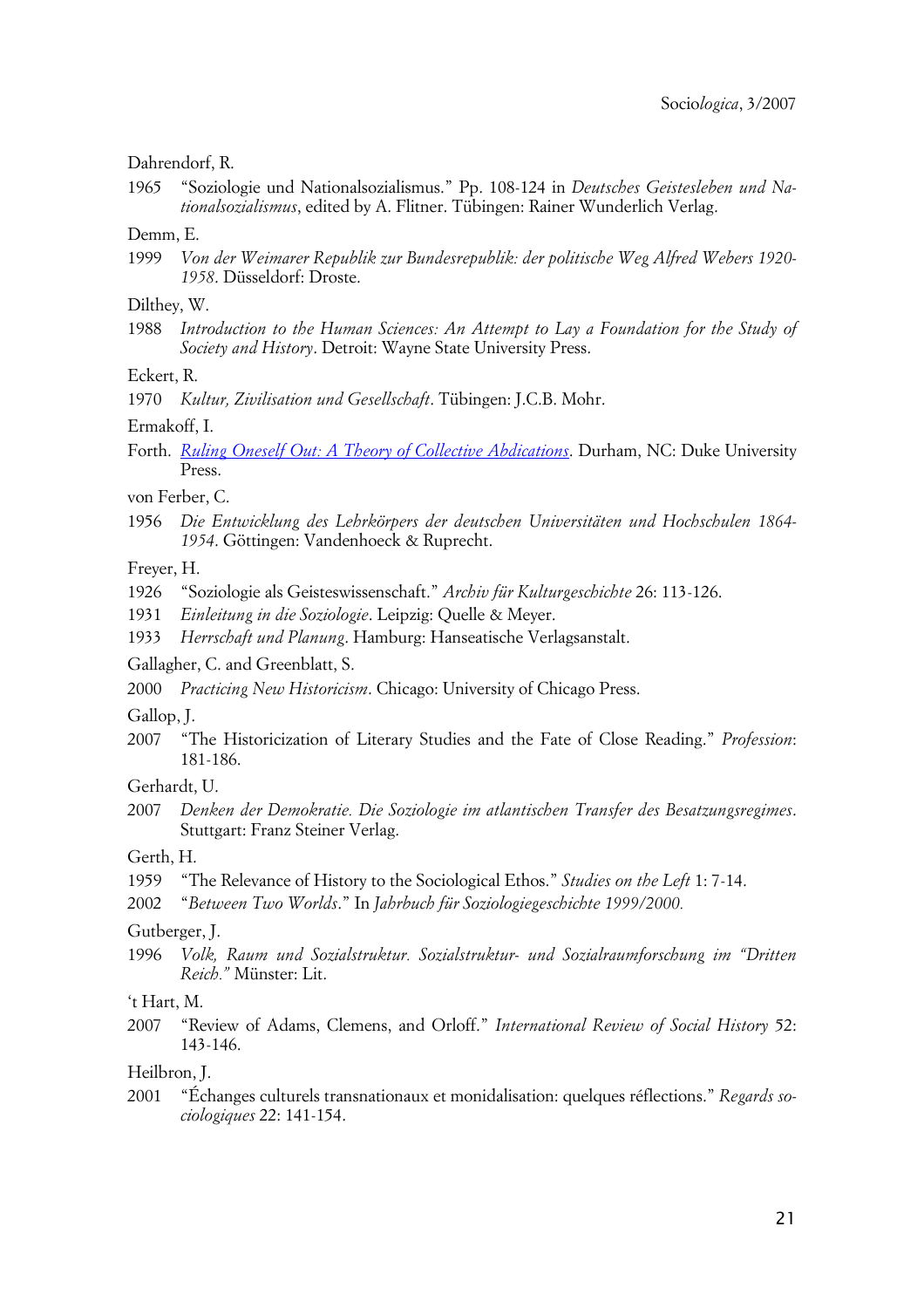2004 "A Regime of Disciplines. Toward a Historical Sociology of Disciplinary Knowledge." Pp. 34-42 in *The Dialogical Turn: New Roles for Sociology in the Postdisciplinary Age*, edited by C. Camic and H. Joas*.* Lanham, Rowman and Littlefeld.

Hempel, C.G.

1965 "The Function of General Laws in History." Pp. 231-243 in C.G. Hempel, *Aspects of Scientific Explanation and Other Essays in the Philosophy of Science.* New York: Free Press.

Henning, C.

2006 "'Der übernationale Gedanke der geistigen Einheit.' Gottfried [Salomon \(-Delatour\)](javascript:open_window(%22http://mirlyn.lib.umich.edu:80/F/34NLGUVU585SMJ78M5DC4D3L5F7TB19GBCCK2NJEAPT5GJQPNQ-81468?func=?service&doc_number=??001747907&line_number=??0012&service_type=??TAG%22);?), der vergessene Soziologe der Verständigung." Pp. 48-100 in *Deutsch-jüdische Wissenschaftsschicksale: Studien über Identitätskonstruktionen in der Sozialwissenschaft*, edited by A. Barboza and C. Henning. Bielefeld: Transcript.

Herzog, A.

2004 "Political Itineraries and Anarchic Cosmopolitanism in the Thought of Hannah Arendt." *Inquiry* 47: 20-41.

Horkheimer, M.

1933 "Zum Problem der Voraussage in den Sozialwissenschaften." *Zeitschrift für Sozialforschung* 2: 407-412.

Horkheimer, M., and Adorno T.

1972 *Aspects of Sociology*. Boston: Beacon Press.

Käsler, D.

- 1991 [1985] *Sociological Adventures. Earle Edward Eubank's Visits with European Sociologists*. New Brunswick: Transaction.
- 2002 "From Republic of Scholars to Jamboree of Academic Sociologists." International Sociology 17: 159-177.

Kettler, D., and Meja, V.

1994 "'That typically German Kind of Sociology Which Verges towards Philosophy': The Dispute about *Ideology and Utopia* in the United States." *Sociological Theory* 12: 279-303.

Kiser, E. and Hechter, M.

1991 "The Role of General Theory in Comparative-Historical Sociology" *American Journal of Sociology* 97: 1-30.

Kleinman, D.L.

1995 *Politics on the Endless Frontier: Postwar Research Policy in the United States*. Durham, NC: Duke University Press.

Klingemann, C.

- 1996 *Soziologie im Dritten Reich.* Baden-Baden: Nomos Verlagsgesellschaft.
- 2002 "Ostforschung und soziologie währned des Nationalsozialismus." Pp. 161-203 in *Deutsche Ostforschung und polnische Westforschung im Spannungsfeld von Wissenschaft und Politik*, edited by J.M. Piskorski. Osnabrück: Fibre.

Koch. G.

2000 *Siegfried Kraucauer. An Introduction*. Princeton: Princeton University Press.

König, R.

1958 *Soziologie*. Frankfurt a. M.: Fischer.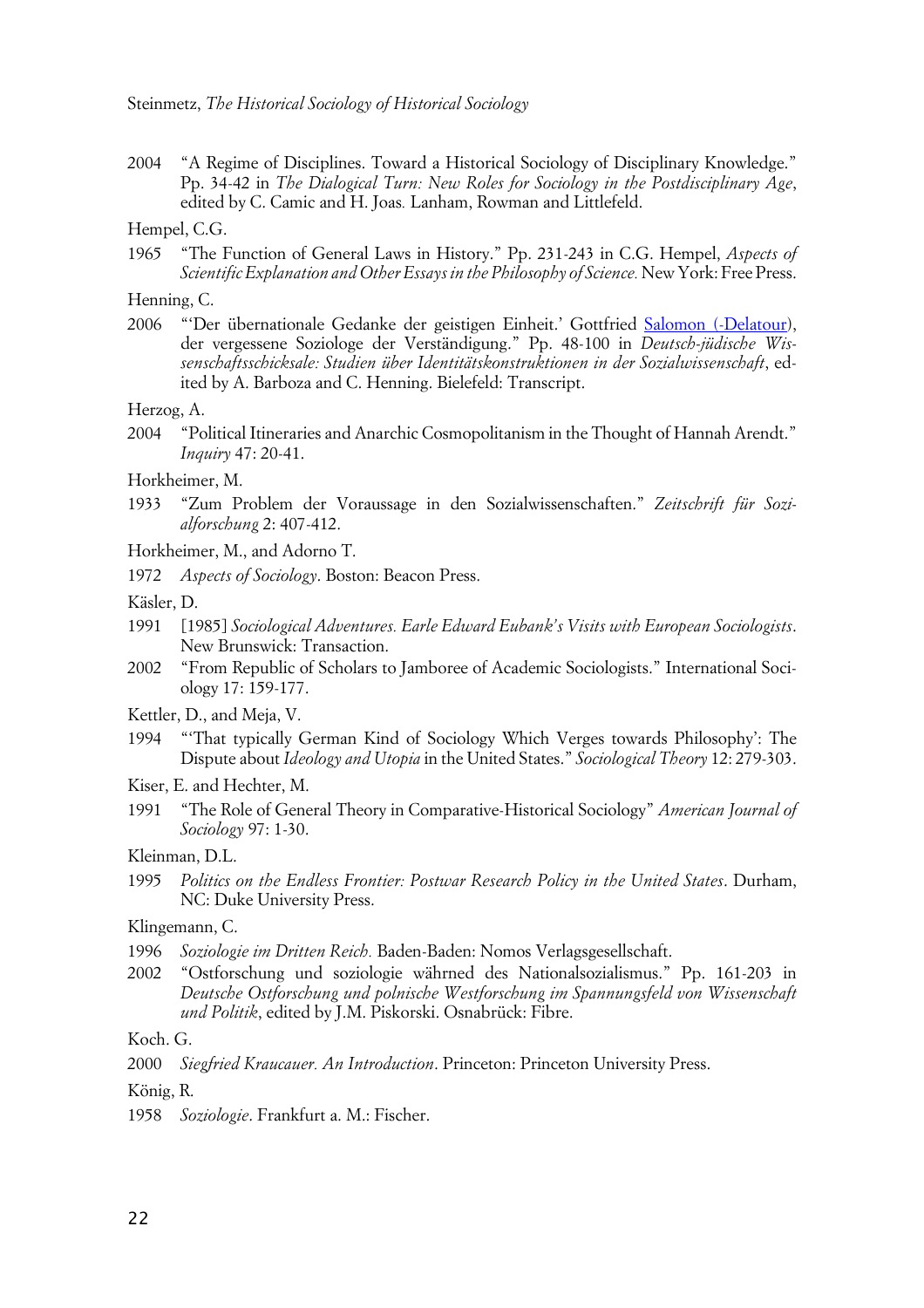Krohn, C.-D.

- 1986 "Der Fall Bergstraesser in Amerika." *Exilforschung* 4: 254-275.
- 1993 *Intellectuals in Exile: Refugee Scholars and the New School for Social Research*. Amherst: University of Massachusetts Press.

Kruse, V.

- 1994a "Historisch-soziologische Zeitdiagnostik der zwanziger Jahre." Pp. 375-401 in *Geisteswissenschaften zwischen Kaiserreich und Republik*, edited by K.W. Nörr. F. Steiner: Stuttgart.
- 1994b *Historisch-soziologische Zeitdiagnosen in Westdeutschland nach 1945: Eduard Heimann, Alfred von Martin, Hans Freyer*. Frankfurt a. M.: Suhrkamp.
- 1998 "Historische Soziologie als 'Geschichts- und Sozialphilosophie' Zur Rezeption der Weimarer Soziologie in den fünfziger Jahren." Pp. 76-106 in *Erkenntnisgewinne, Erkenntnisverluste. Kontinuitaten und Diskontinuitäten in den Wirtschafts-, Rechts- und Sozialwissenschaften zwischen den 20er und 50er Jahren*, edited by K. Acham. Stuttgart: F. Steiner.
- 1999a *Analysen zur deutschen historischen Soziologie*. Münster: LIT.
- 1999b '*Geschichts- und Sozialphilosophie' oder 'Wirklichkeitswissenschaft'?* Frankfurt a. M.: Suhrkamp.
- 2001 "Wozu Soziologiegeschichte? Das Beispiel der deutschen historischen Soziologie." *Jahrbuch für Soziologiegeschichte 1997/1998*: 105-114.

Landshut, S.

1929 *Kritik der Soziologie*. München: Duncker & Humblot.

Lepsius, M.R.

- 1981 "Die Soziologie der Zwischenkriegszeit: Entwicklungstendenzen und Beurteilungskriterien." *Kölner Zeitschrift für Soziologie und Sozialpsychologie* 23: 7-23.
- 1983 "The Development of Sociology in Germany after World War II (1945-1968)." *International Journal of Sociology* 13: 3-88.

Lukács, G.

1981 [1954] *The Destruction of Reason.* Atlantic Highlands, NJ: Humanities Press.

Mannheim, E.

1979 [1933] *Aufklärung und öffentliche Meinung: Studien zur Soziologie der Öffentlichkeit im 18. Jahrhundert*. Stuttgart-Bad Cannstatt: Frommann-Holzboog.

Mannheim, K.

1934 "German Sociology (1918-1933)." *Politica*: 12-33.

Maus, H.

1962 *A Short History of Sociology*. New York: Philosophical Library.

Mayer, C.

1967 "In Memoriam: Albert Salomon, 1891-1966." *Social Research* 34: 213-225.

Michel, U.

1992 "Wilhelm Emil Mühlmann (1904-1988) – ein deutscher Professor. Amnesie und Amnestie: Zum Verhältnis von Ethnologie und Politik im Nationalsozialismus." *Jahrbuch für Soziologiegeschichte* 1991: 69-117.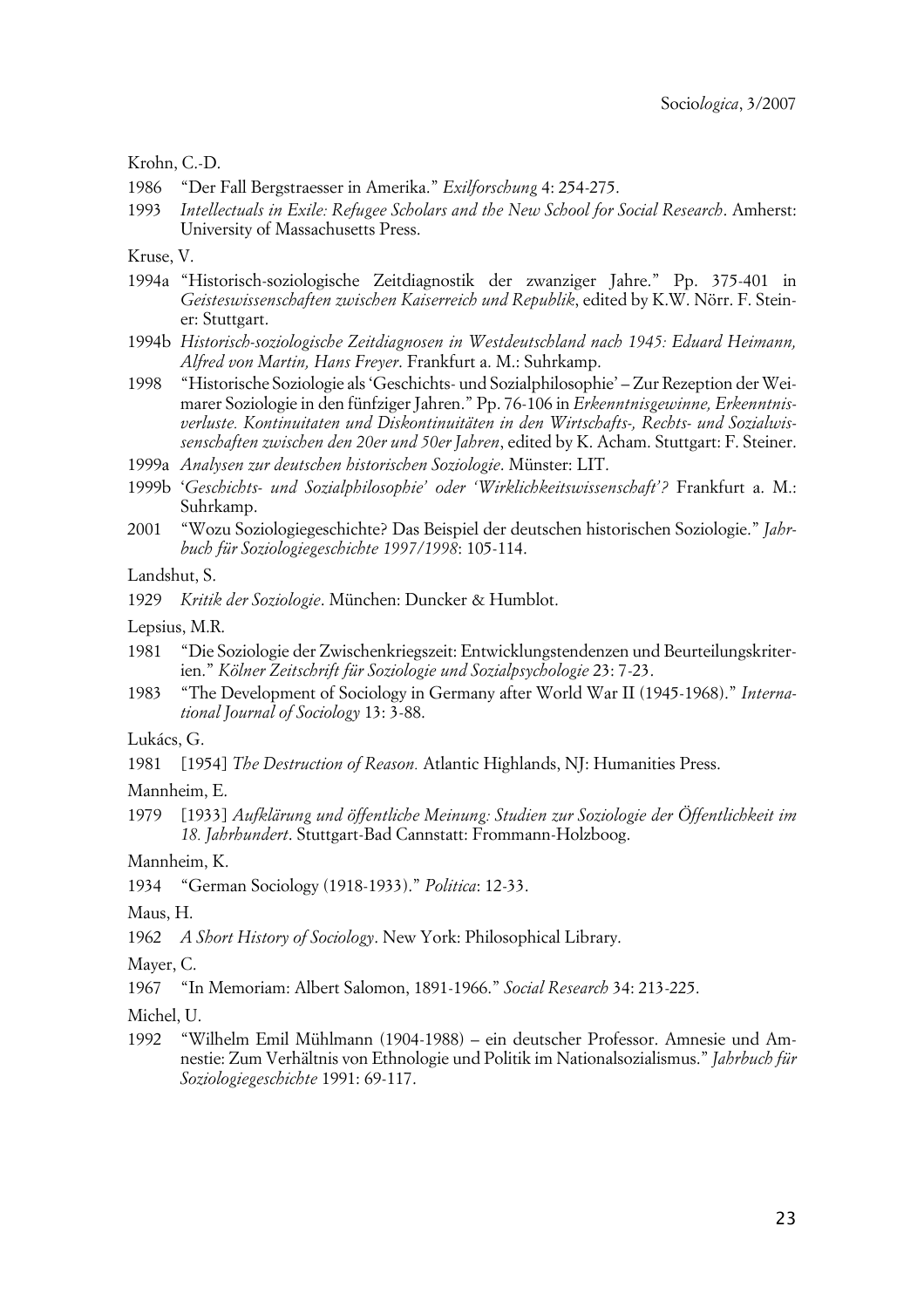#### Mihic, S., Engelmann, S.G., and Wingrove, E.R.

2005 "Facts, Values, and 'Real' Numbers." Pp. 470-495 in *The Politics of Method in the Human Sciences: Positivism and its Others*, edited by G. Steinmetz. Durham, NC: Duke University Press: 470-49.

### Mikl-Horke, G.

1994 "Die Wiederkehr der Geschichte. Zur historischen Soziologie der Gegenwart." *#sterreichische Zeitschrift für Soziologie* 19: 3-33.

#### Morawska, E.

1989 "Sociology and 'Historical Matters.'" *Journal of Social History* 23: 440-444.

#### Mühlmann, W.E.

1932 *Die geheime Gesellschaft der Arioi; eine Studie über Polynesische Geheimbünde, mit besonderer Berücksichtigung der Siebungs- und Auslesevorgänge in Alt-Tahiti*. Leiden: E.J. Brill.

#### Mullaney, S.

2007 "What Happened to the New Historicism?" Lecture, Institute for the Humanities, University of Michigan, Dec. 4.

#### Muller, J.Z.

1987 *The Other God that Failed: Hans Freyer and the Deradicalization of German Conservatism*. Princeton: Princeton University Press.

#### Neurath, P.

1988 "Paul Lazarsfeld und die Institutionalisierung empirische Sozialforschung: Ausfuhr und Wiederfuhr einer Wiener Institution." Pp. 67-105 in *Exil, Wissenschaft, Identität: die Emigration deutscher Sozialwissenschaftler, 1933-1945*, edited by I. Srubar. Frankfurt a. M.: Suhrkamp.

#### Nicolaysen, R.

1997 *Siegfried Landshut: die Wiederentdeckung der Politik: eine Biographie*. Frankfurt a. M.: Jüdischer Verlag.

Oberndörfer, D.

2006 "Wissenschaftliche Politik," Pp. 575-590 in *Die Freibürger Philosophische Fakultät*, edited by E. Wirbelauer. Freiburg: Verlag Karl Alber.

#### Oppenheimer, F.

1964 *Erlebtes, erstrebtes, erreichtes: Lebenserinnerungen*. Düsseldorf: J. Melzer.

#### Orloff, A.S., and Skocpol, T.

1984 "Why not Equal Protection? Explaining the Politics of Public Social Spending in Britain, 1900-1911, and the United States, 1880s-1920." *American Sociological Review* 49: 726-750.

1939 *Die deutsche Schule der Soziologie*. Leipzig: Quelle & Meyer.

2001 "'Social Sciences' in der Ordnungspolitik der USA: vom Kriegseinsatz zum Medium amerikanischer Kulturpolitik im Nachkriegsdeutschland, 1941-1957." *Jahrbuch für Soziologiegeschichte 1997-1998*: 195-214.

Pfeffer, K.H.

Plé, B.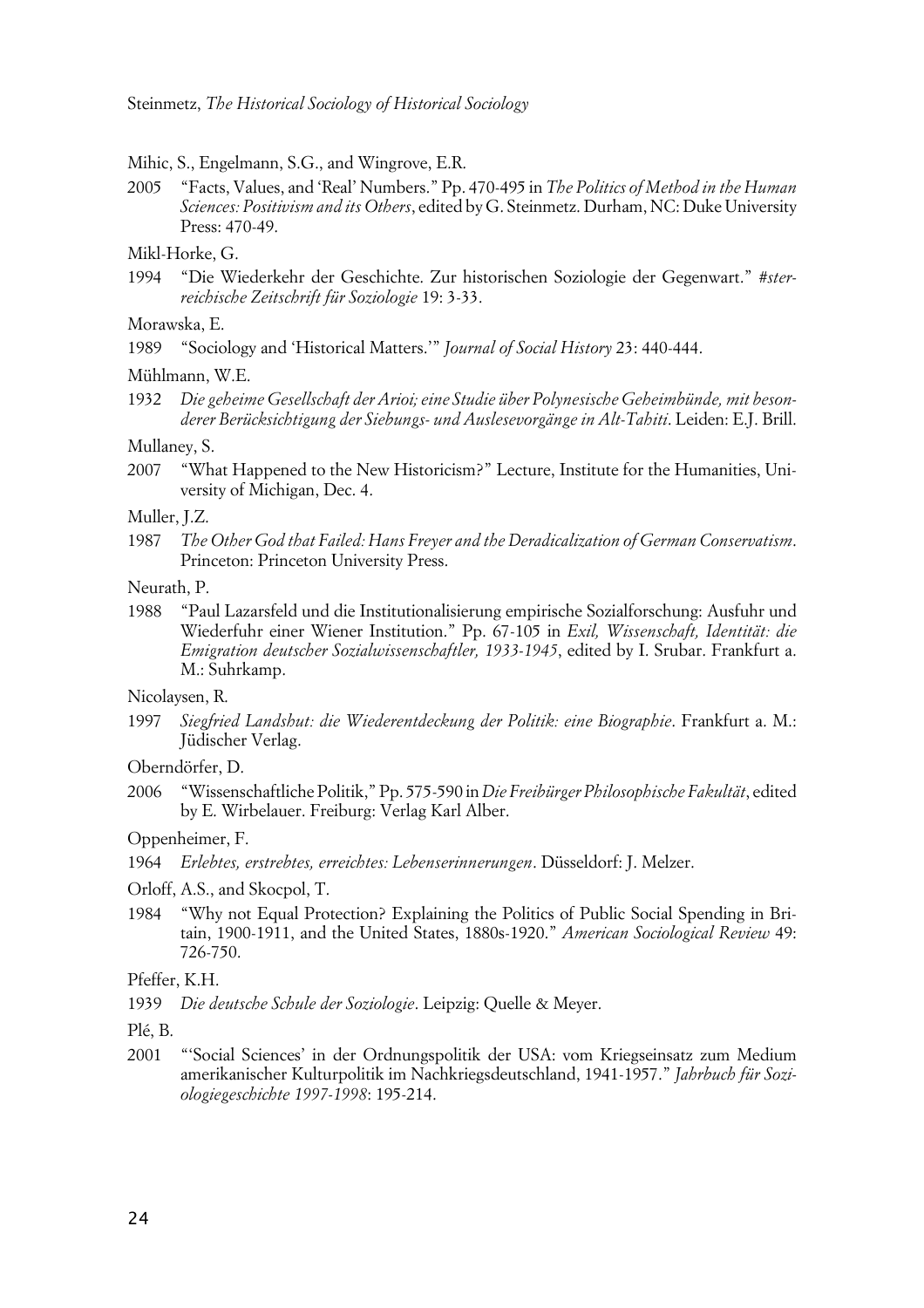#### Pollak, M.

1979 "Paul F. Lazarsfeld, fondateur d'une multinationale scientifique." *Actes de la recherche en sciences sociales* 25: 45-59.

Reichenbach, H.

1951 "Probability Models in Social Science." Pp. 121-126 in *The Policy Sciences: Recent Developments in Scope and Method*, edited by P. Lerner. Stanford: Stanford University Press.

Rickert, H.

1913 *Die Grenzen der naturwissenschaftlichen Begriffsbildung; eine logische Einleitung in die historischen Wissenschaften*. Tübingen: J.C.B. Mohr.

Ross, D.

1991 *The Origins of American Social Science*. Cambridge: Cambridge University Press.

Roth, G.

- 1979 *Max Weber's Vision of History: Ethics and Methods*. Berkeley: University of California Press.
- 1963 *The Social Democrats in Imperial Germany; A Study in Working-Class Isolation and National Integration*. Totowa, NJ: Bedminster Press.

Rueschemeyer. D.

1996 "In Hindsight – Through a Glass Darkly." Pp. 327-337 in *Wege zur Soziologie nach 1945. Autobiographische Notizen*, edited by C. Fleck. Opladen: Leske + Budrich.

#### Salomon, G.

1922 *Das Mittelalter als Ideal in der Romantik*. München: Drei Masken Verlag.

Schäfer, G.

1990 "Wider die Inszenierung des Vergessens: Hans Freyer und die Soziologie in Leipzig 1925-1945." *Jahrbuch für Soziologie 1990*: 121-177.

Schelsky, H.

- 1959 *Ortsbestimmung der deutschen Soziologie*. Düsseldorf: E. Diederich.
- 1961 *Der Mensch in der wissenschaftlichen Zivilisation*. Köln: Westdeutscher Verlag.

Schelting, A. Von

1948 *Russland und Europa im russischen Geschichtsdenken*. Bern: A. Francke.

Scheuch, E.

1990 "Von der deutschen Soziologie zur Soziologie in der Bundesrepublik Deutschland." *Österreichische Zeitschrift für Soziologie* 15: 30-50.

Schmitt, C.

1923 "Soziologie des Souveränitätsbegriffes und politische Theologie." Pp. 3-36 in *Hauptprobleme der Soziologie. Erinnerungsgabe für Max Weber*, edited by M. Palyi. Vol. 2. München: Duncker & Humblot.

Sigrist, C. and Kößler, R.

1985 "Soziologie in Heidelberg." Pp. 79-99 in *Auch eine Geschichte der Universität Heidelberg*, edited by K. Buselmeier, D. Harth, and C. Jansen. Mannheim: Edition Quadrat.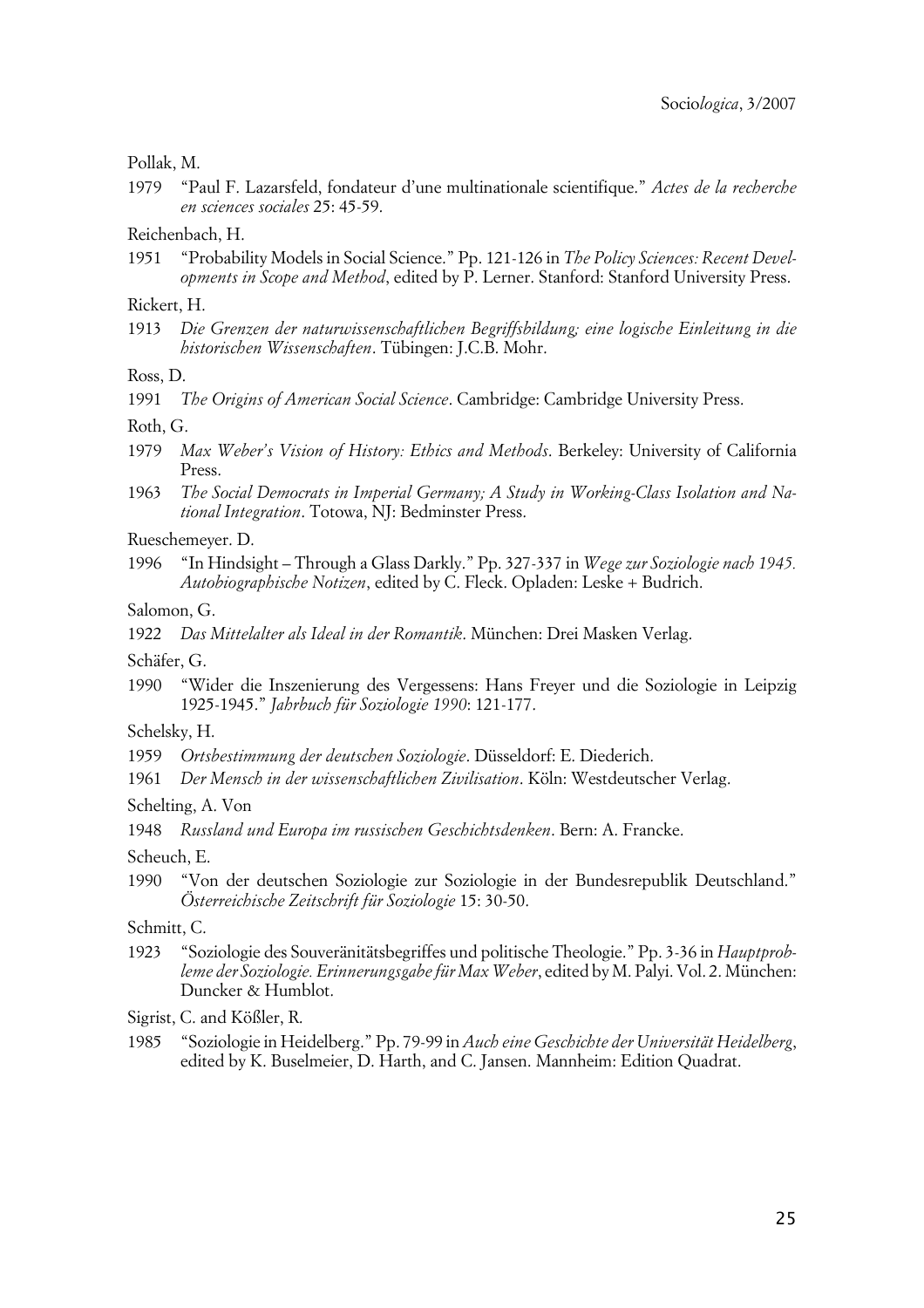#### Skocpol, T.

1984 "Emerging Agendas and Recurrent Strategies in Historical Sociology." Pp. 356-391 in *Vision and Method in Historical Sociology*, edited by T. Skocpol. Cambridge, Cambridge University Press.

Smith, D.

1991 *The Rise of Historical Sociology*. Philadelphia: Temple University Press.

Spohn, W.

1996 "Zur Programmatik und Entwicklung der neuen historischen Soziologie." *Berliner Journal für Soziologie* 3: 363-374.

Steinert, H.

1990 "Die fünfte Fakultät: Strömungen in der Geschichte der Sozialwissenschaften an der Universität Frankfurt." Pp. 17-37 in *Die (mindestens) zwei Sozialwissenschaften in Frankfurt und ihre Geschichte*, edited by H. Steinert*.* Frankfurt a. M.: J.W. Goethe-Universität.

Steinmetz, G.

- 1997 "German Exceptionalism and the Origins of Nazism: The Career of a Concept." Pp. 251-284 in *Stalinism and Nazism: Dictatorships in Comparison*, edited by I. Kershaw and M. Lewin. Cambridge: Cambridge University Press.
- 2005 "American Sociology's Epistemological Unconscious and the Transition to Post-Fordism: the case of Historical Sociology." Pp. 109-157 in *Remaking Modernity: Politics, Processes, and History in Sociology*, edited by J. Adams, E. Clemens, and A. Orloff. Durham, NC: Duke University Press.
- 2006 "American Sociology before and after World War Two: The (Temporary) Settling of a Disciplinary Field." Pp. 258-293 in *Sociology in America*. *A History*, edited by C. Calhoun. Chicago: University of Chicago Press.
- 2007a *The Devil's Handwriting: Precoloniality and the German Colonial State in Qingdao, Samoa, and Southwest Africa*. Chicago: University of Chicago Press.
- 2007b "Transdisciplinarity as a Nonimperial Encounter: For an Open Sociology." *Thesis Eleven* 92: 48-65.
- 2007c "Fordism and the Positivist Revenant: Response to Burris, Fourcade-Gourinchas, and Riley." *Social Science History* 31: 127-152.

Stölting, E.

- 1984 "Kontinuitäten und Brüche in der deutschen Soziologie 1933/34." *Soziale Welt* 35: 48-59.
- 1986 *Akademische Soziologie in der Weimarer Republik*. Berlin: Duncker & Humblot.

Strauss, H.A., and Röder, W.

1983 *International Biographical Dictionary of Central European Emigrés 1933-1945*. Vol. 2. München: K.G. Saur.

Sutherland, D.E.

1974 "On the Migration of Sociological Structures, 1933-1941: A Forgotten Episode in the History of American Sociology and a Case Study in the Sociology of Sociology." *Current Sociology* 22: 87-121.

Turner, S.P., and Turner, J.H.

1990 *The Impossible Science: An Institutional Analysis of American Sociology*. Newbury Park: Sage.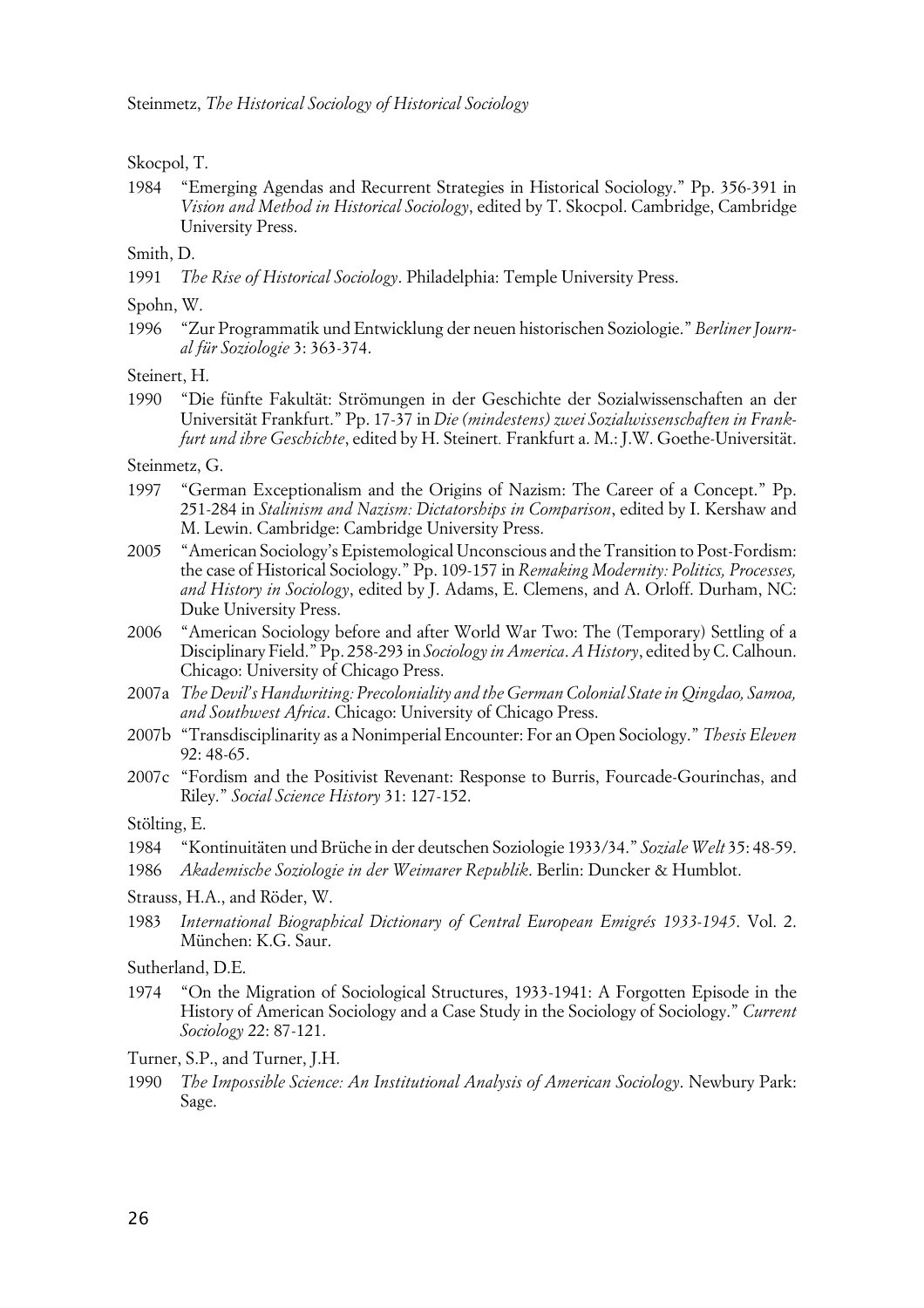## Üner, E.

- 1994 "Soziologie als Wirklichkeitswissenschaft." *Wirtschaft und Wissenschaft* 2: 7-12.
- 2004 "Der Einbruch des Lebens in die Geschichte. Kultur- und Sozialtheorie der 'Leipziger Schule' zwischen 1900 und 1945." Pp. 211-239 in *Nationalsozialismus in den Kulturwissenschaften*, edited by H. Lehmann and O.G. Oexle. Vol. 1. Göttingen: Vandenhoeck & Ruprecht.

Von Below, G.

1926 "Zum Streit um das Wesen der Soziologie." *Jahrbücher für Nationalökonomie und Statistik* 124: 218-242.

Walther, A.

1927 *Soziologie und Sozialwissenschaften in Amerika*. Karlsruhe: Verlag G. Braun.

Wassner, R.

1986 "Andreas Walther und das Seminar für Soziologie in Hamburg zwischen 1926 und 1945. Ein wissenschaftsbiographischer Umriss." Pp. 396-420 *Ordnung und Theorie: Beiträge zur Geschichte der Soziologie in Deutschland*, edited by in S. Papcke. Darmstadt: Wissenschaftliche Buchgesellschaft.

#### Weber, A.

- 1927 *Ideen zur Staats- und Kultursoziologie*. Karlsruhe: G. Braun.
- 1951 *Prinzipien der Geschichts- und Kultursoziologie*. München: R. Piper.
- Westrum, R.
- 1986 "Joseph Ben-David (1920-86): Sociologist of Science and of Higher Education." *Social Studies of Science* 16: 565-567.

Weyer, J.

- 1986 "Der 'Bürgerkrieg in der Soziologie.' Die westdeutsche Soziologie zwischen Amerikanisierung und Restauration." Pp. 280-304 in *Ordnung und Theorie: Beiträge zur Geschichte der Soziologie in Deutschland*, edited by S. Papcke. Darmstadt: Wissenschaftliche Buchgesellschaft.
- 1984 *Westdeutsche Soziologie 1945-1960*. Berlin: Duncker & Humblot.

Wiese, L. Von

1948 "Erster Vortrag. Die gegenwärtige Situation, soziologisch betrachtet." Pp. 20-41 in *Verhandlungen des Achten Deutschen Soziologentages vom 19. bis 21. September 1946 in Frankfurt a. M.* Tübingen: Verlag J.C.B. Mohr.

#### Windelband, W.

1980 "History and Natural Science." *History and Theory* 19: 165-168.

#### Wittebur, K.

1991 *Die deutsche Soziologie im Exil 1933-1945: Eine biographische Karthographie*. Münster: LIT.